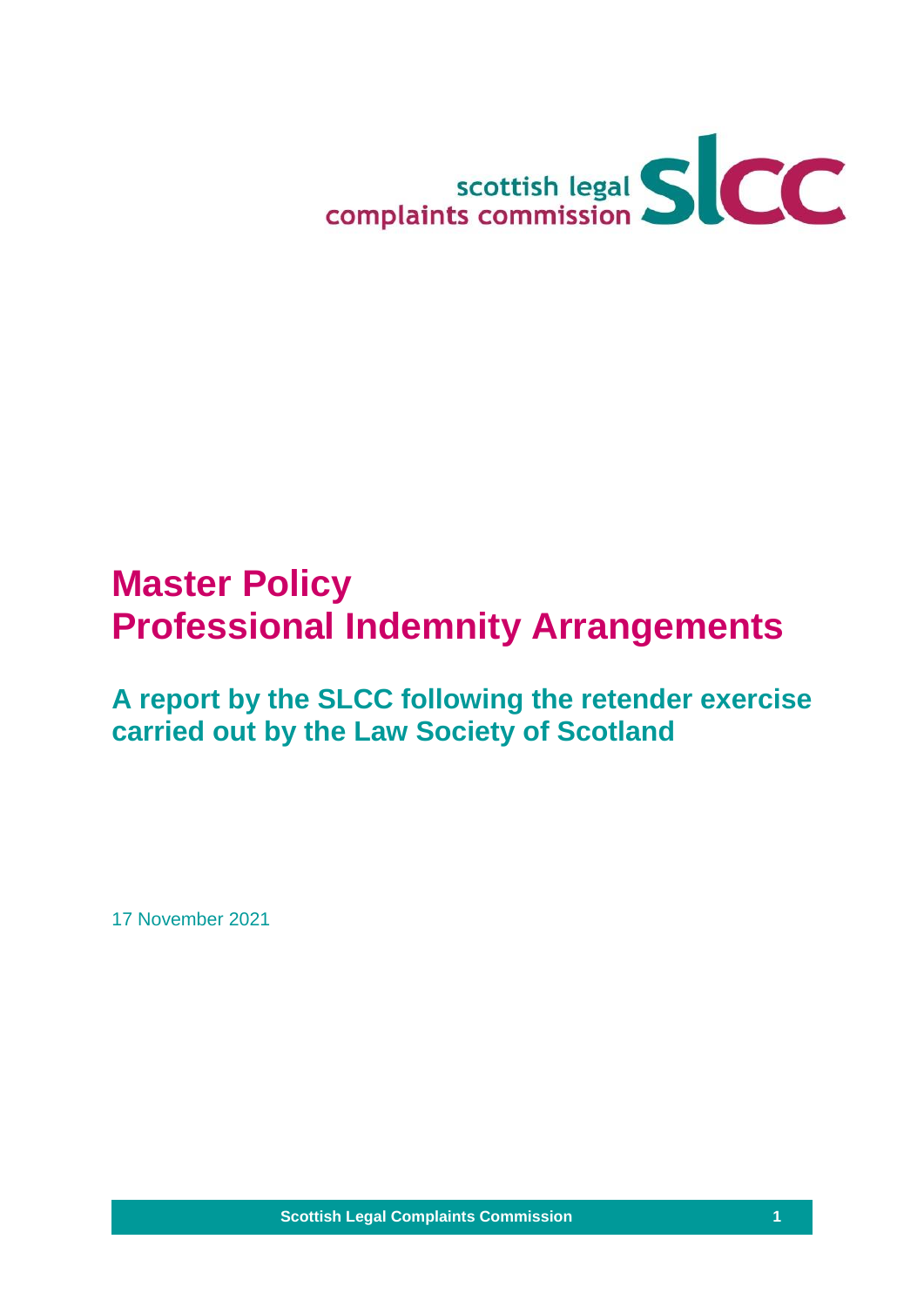# **Table of Contents**

| 1. |                                                                           |
|----|---------------------------------------------------------------------------|
| a. |                                                                           |
| b. |                                                                           |
| C. |                                                                           |
| d. |                                                                           |
| 2. |                                                                           |
| a. |                                                                           |
| b. |                                                                           |
| C. |                                                                           |
| d. |                                                                           |
| e. |                                                                           |
| 3. |                                                                           |
| a. |                                                                           |
| b. | Rationale/ purpose of the tender and the goods/ services required  10     |
| C. | Exploring the market to identify the widest possible pool of providers 10 |
| d. | Agreeing key criteria and a scoring mechanism for submissions  11         |
| е. |                                                                           |
| 4. |                                                                           |
| a. |                                                                           |
| b. |                                                                           |
| c. |                                                                           |
| 5. |                                                                           |
| 6. |                                                                           |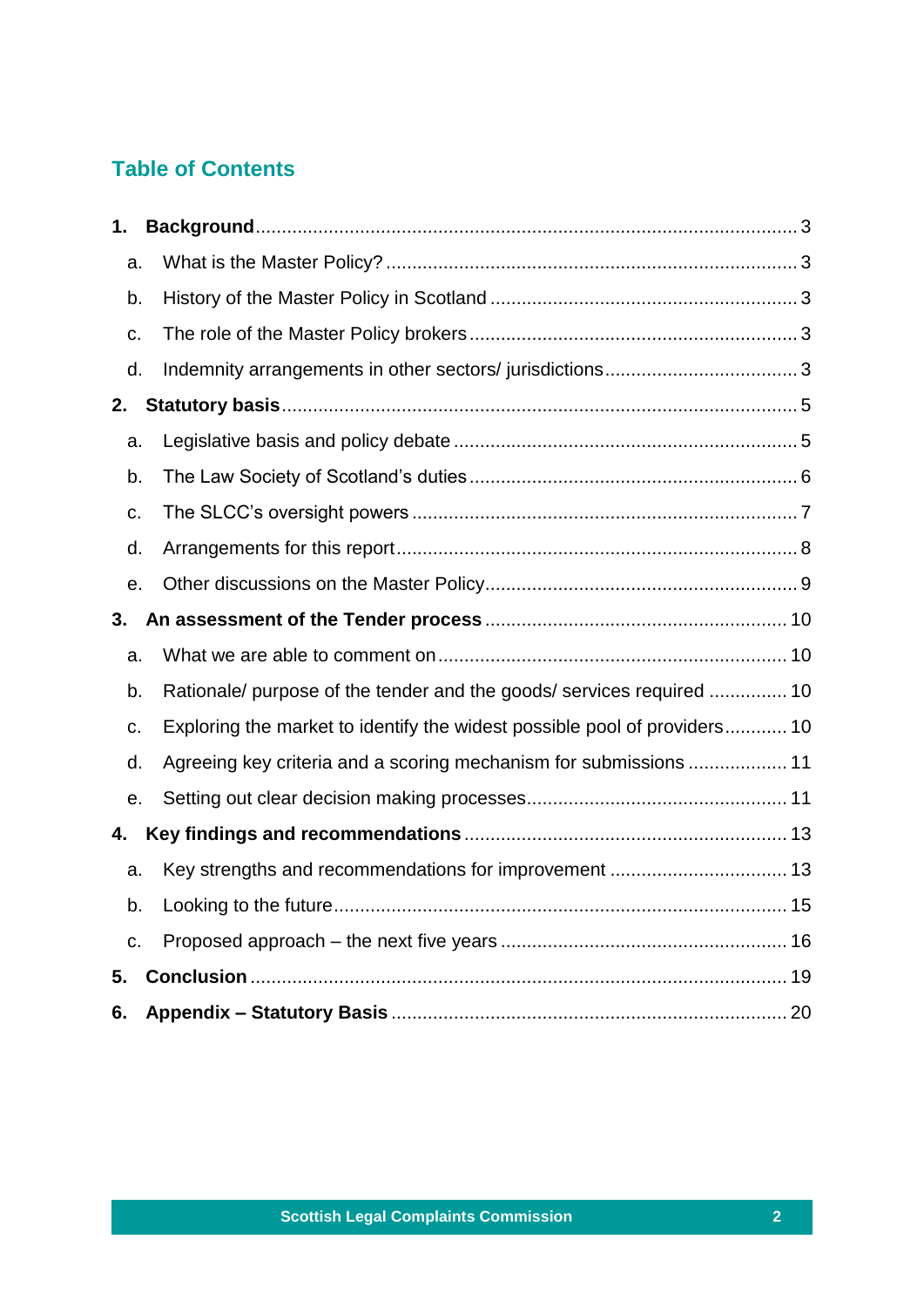## <span id="page-2-0"></span>**1. Background**

#### <span id="page-2-1"></span>a. What is the Master Policy?

The Master Policy is a single compulsory collective professional indemnity insurance scheme for all private practices of Scottish solicitors.

#### <span id="page-2-2"></span>b. History of the Master Policy in Scotland

The Society's first Professional Indemnity Insurance Rules in relation to a Master Policy were the Solicitors (Scotland) Professional Indemnity Rules 1977 which came into effect on 1 January 1978. The scheme became mandatory for all members of the profession in private practice in 1 November 1978.

The first brokers to the Master Policy were Sedgwick Forbes UK Limited who worked with the Society to establish the administration and broking system for the scheme. Sedgwick Forbes was eventually bought by Marsh who continued as Master Policy brokers until 2016, when Lockton won the tender for 2016-21.

#### <span id="page-2-3"></span>c. The role of the Master Policy brokers

The role of the company appointed to be brokers for the Master Policy is primarily:

- To negotiate with insurance markets each year to ensure that the Master Policy is renewed on as competitive and sustainable terms as possible
- To administer the Master Policy renewal process to the service requirements set down by the Law Society
- To provide advice and guidance to the solicitor profession on risk management.

The broker arranges for the Master Policy to be underwritten by insurers, monitors the performance of insurers, accepts notification of Master Policy claims, refers claims to insurers, and investigates any complaints concerning insurers' conduct of claims. The broker does not have a direct role in the handling of individual claims, which are allocated to insurers, who handle claims according to the Master Policy Claims Handling Philosophy.

#### <span id="page-2-4"></span>d. Indemnity arrangements in other sectors/ jurisdictions

Some professions do not require their practitioners to hold professional indemnity insurance, however, there has been an increasing trend for professional indemnity insurance to be a condition of having a practicing certificate or be mandated by legislation for many professions.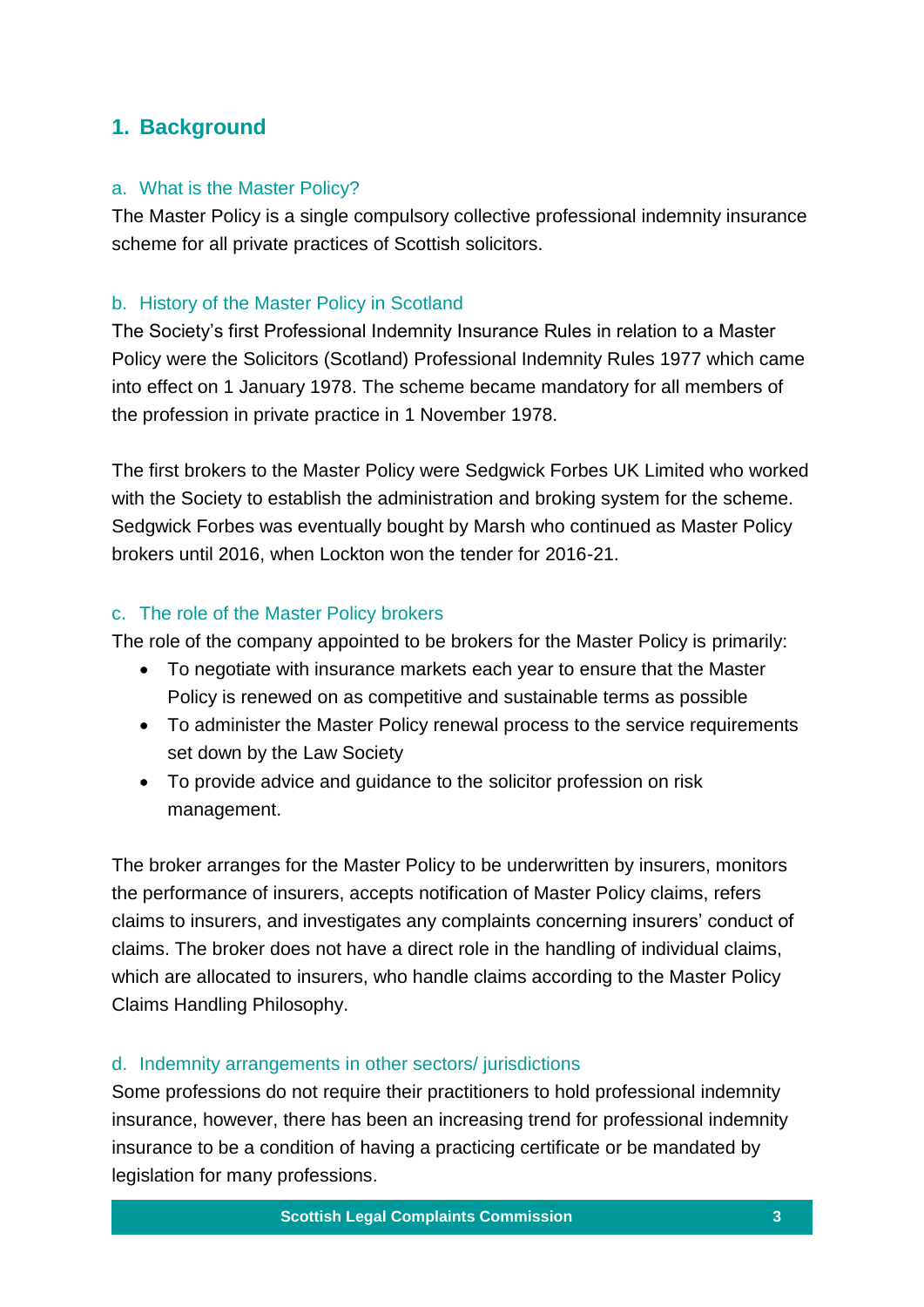There are master policy schemes in place in some other jurisdictions, including in Victoria, Australia.

The Master Policy approach differs from the professional indemnity arrangements for solicitors now in place in England & Wales, where the Solicitors Regulation Authority (SRA) sets rules<sup>1</sup> and minimum requirements for authorised firms to take out and maintain professional indemnity insurance, and firms can purchase insurance from one of a number of 'Participating Insurers' (insurers that agree to the minimum policy terms and conditions determined by the regulator).

Professional indemnity insurance costs are currently high across all professions, and across the UK. The Society highlights that Scottish solicitors pay considerably less for higher cover by comparison to their counterparts in England and Wales, due to the collective buying power of the Master Policy approach. Under the terms and conditions of the Master Policy, every Scottish legal firm, irrespective of size, business profile or claims record, will be provided with a quote under the Master Policy. That is not necessarily the position for firms in England & Wales who could find they either cannot source cover at an affordable price, or in some cases, obtain a quote for cover at all.

 $\overline{a}$ 

<sup>1</sup> SRA Indemnity Insurance Rules, [https://www.sra.org.uk/solicitors/standards-regulations/indemnity](https://www.sra.org.uk/solicitors/standards-regulations/indemnity-insurance-rules/)[insurance-rules/](https://www.sra.org.uk/solicitors/standards-regulations/indemnity-insurance-rules/)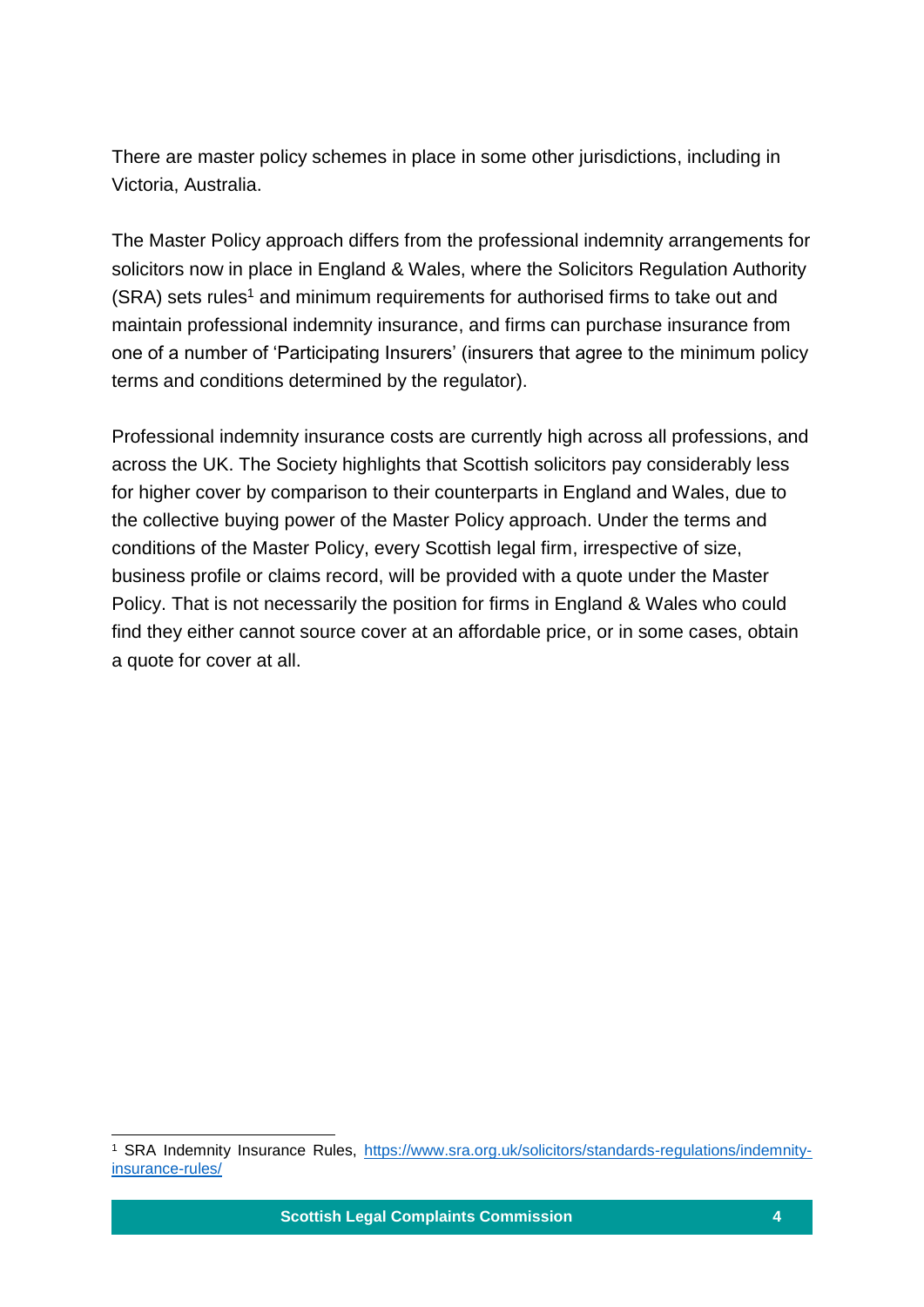## <span id="page-4-0"></span>**2. Statutory basis**

-

#### <span id="page-4-1"></span>a. Legislative basis and policy debate

The Law Society of Scotland has the statutory power to maintain professional indemnity insurance arrangements for all practising solicitors in Scotland. However, the exact nature of the professional indemnity insurance arrangements is not specified. The Law Society of Scotland has elected to do this by means of a Master Policy negotiated with an insurance broker, which then provides for cover through several insurers.

From discussions during the passing of the 2007 Act until now, there has been a recognition that while consumer protection aims drive the regulatory need for professional indemnity insurance arrangements, those arrangements operate as a system of professional indemnity insurance and not as a consumer compensation scheme. The arrangements can and do support consumer protection aims; helping to ensure liabilities to legal consumers are met in a range of circumstances – including after a firm has ceased – but that is not their operational focus, nor is it the role of the brokers or insurers to seek to meet this outcome. That is a clear and fundamental distinction, and indeed a research project commissioned by the SLCC in 2009-11<sup>2</sup>, which considered the views of both the profession and the public, concluded that "the purpose of the Master Policy was to indemnify solicitors against claims of professional negligence rather than to indemnify clients against loss".

These dual aims, of both indemnifying solicitors and making arrangements which meet a key client protection need, sit with the Law Society of Scotland. Those aims may often be in harmony, but could at times be in tension, and it is the Law Society, as representative body and primary regulator of the profession, who must seek to balance them in practice, as well as to consider how to appropriately present the aims, role, benefits and limitations of the Master Policy to the profession, to claimants, the wider public, policy makers and other stakeholders.

An example of this tension might be that while a Master Policy helps ensure that all solicitors operating in Scotland have indemnity cover, thereby protecting clients who have a valid claim, it means that those firms with a good claims record are effectively subsidising those who don't (and potentially keeping those firms in business, where they otherwise might not be able to continue). Similarly, the Society's ability to offer a

<sup>2</sup> [https://www.scottishlegalcomplaints.org.uk/about-us/who-we-are/oversight-research/research](https://www.scottishlegalcomplaints.org.uk/about-us/who-we-are/oversight-research/research-trends-in-practice/client-protection-fund/)[trends-in-practice/client-protection-fund/](https://www.scottishlegalcomplaints.org.uk/about-us/who-we-are/oversight-research/research-trends-in-practice/client-protection-fund/)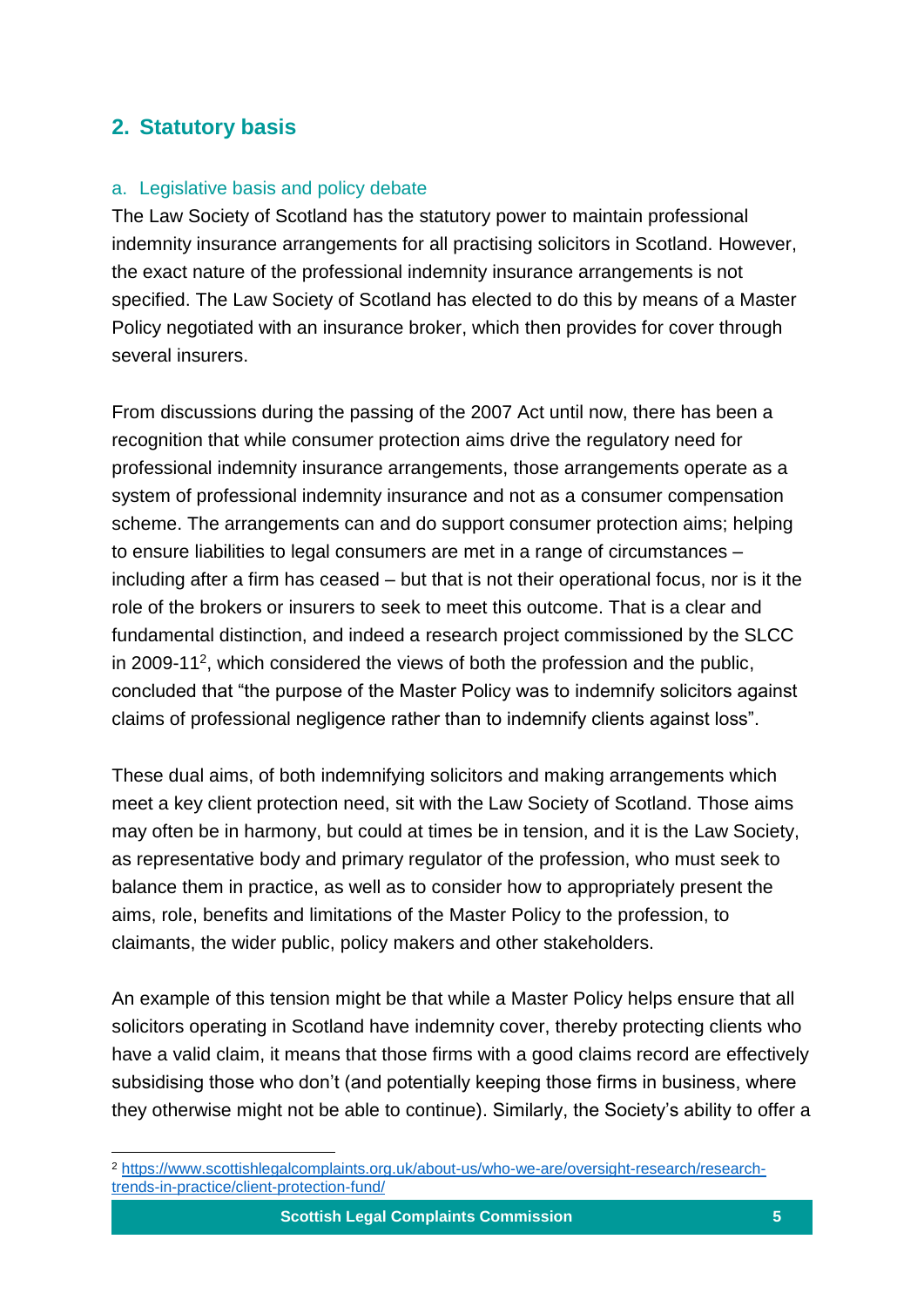high standard of protection without an increased financial burden may be challenged if costs were to rise significantly and the Society had to balance increased costs for its members with the level of protection for clients. In that situation, there could be a tension for the Society to manage between its legitimate membership aim to indemnify solicitors and protect them from costly claims or insurance premiums, and the level of appropriate protection for consumers.

This tension can currently be seen playing out in England and Wales where the SRA and Law Society are in disagreement about how to deal with the closure of the Solicitors Indemnity Fund<sup>3</sup>.

## <span id="page-5-0"></span>b. The Law Society of Scotland's duties

 $\overline{a}$ 

The 1980 Act gives the Law Society powers to require solicitors to take out and maintain insurance, and to establish and maintain a fund for that purpose. The Law Society's Rules provide the basis for the Master Policy<sup>4</sup>.

Rule B7.1 provides that the Council of the Law Society should approve the terms of the Master Policy. The Insurance Committee has a remit:

- to negotiate the commercial terms of the PII arrangements for those members in private practice via the insurance brokers with the insurers
- to conduct the tender for the brokerage and administration of the current Master Policy arrangements
- to put in place an annual risk management programme for members via the brokers
- to liaise with the SLCC with respect to its oversight function of the PII arrangements for those members in private practice.

The Insurance Committee is a Member Services Committee of the Law Society and therefore does not sit as a regulatory sub-committee operating under a schedule of delegated powers from the Regulatory Committee. This has implications for its place within the Society's governance structure and its membership (all regulatory subcommittees are 50/50 non-solicitor/solicitor). It is not clear to what extent, if any, the Regulatory Committee of the Law Society can or does have any input into either overarching policy discussions on the role of indemnity arrangements in helping to meet the Society's consumer protection aims, or on the operation of the Master Policy specifically.

<sup>3</sup> <https://www.legalfutures.co.uk/latest-news/not-our-job-to-help-retired-solicitors-sleep-easy-says-sra> <sup>4</sup> [https://www.lawscot.org.uk/members/rules-and-guidance/rules-and-guidance/section-b/rule](https://www.lawscot.org.uk/members/rules-and-guidance/rules-and-guidance/section-b/rule-b7/rules/b7-1-master-policy/)[b7/rules/b7-1-master-policy/](https://www.lawscot.org.uk/members/rules-and-guidance/rules-and-guidance/section-b/rule-b7/rules/b7-1-master-policy/)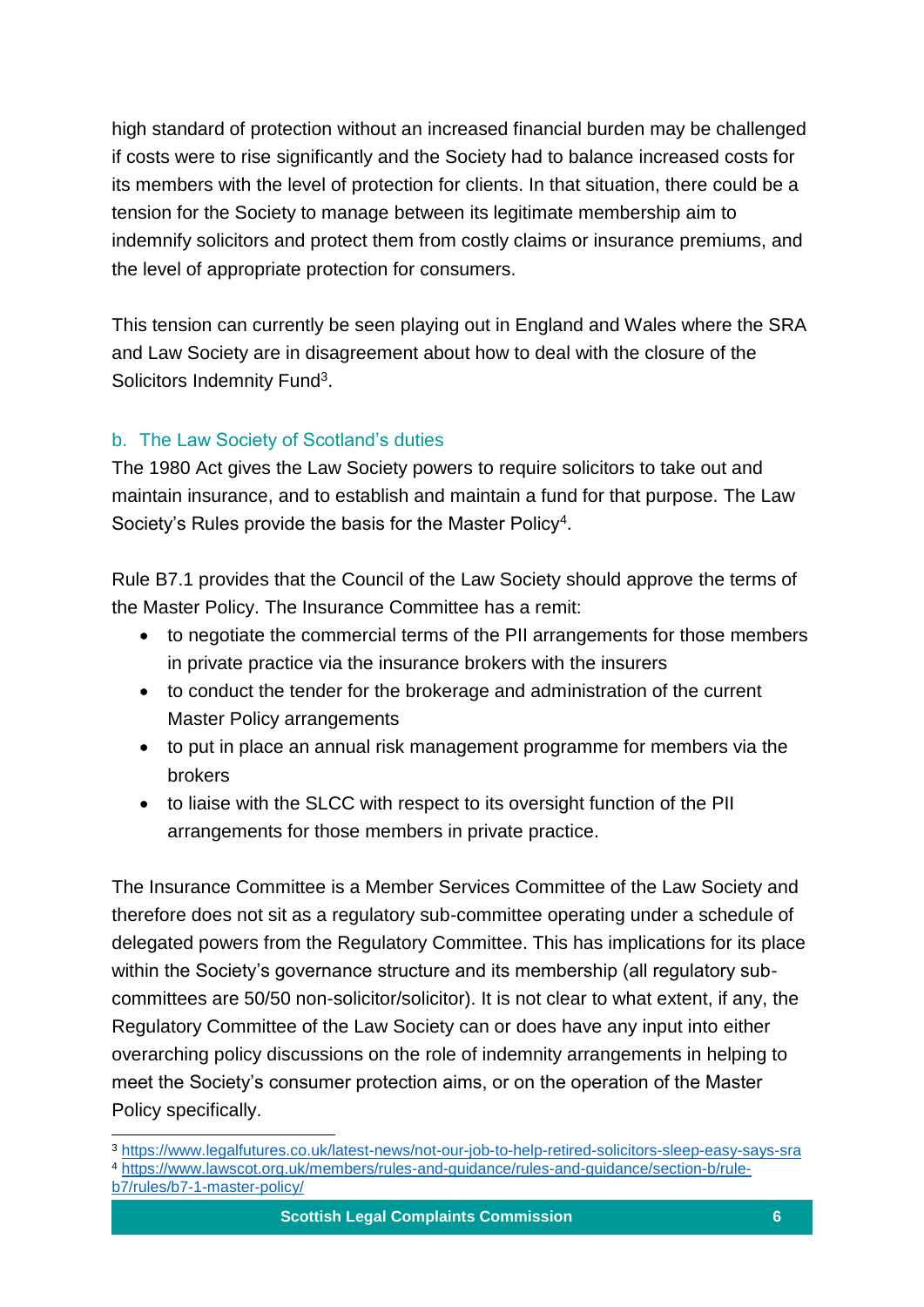By contrast, arrangements for the Client Protection Fund are overseen by the Client Protection Committee, which does sit as a sub-committee of the Regulatory Committee.<sup>5</sup> Section 3F(2) of the Solicitors (Scotland) Act 1980<sup>6</sup> specifically includes the administration of the Client Protection Fund (formerly the Guarantee Fund), but not indemnity arrangements, in the list of functions exercised by the Regulatory Committee. However, it is clear that the list is not intended to be exhaustive (the clause states "Those functions include (in particular)…").

We believe it would be appropriate for the Regulatory Committee to make its views on indemnity arrangements known. The Regulatory Objectives it works to include protecting and promoting the interests of consumers and the public interest. In addition, the Committee notes that it is a key element of its remit "where any rules policy, process or procedural changes are not in the authority of the Regulatory Committee to change, to make recommendations for any changes to the appropriate governance group in the Society". <sup>7</sup> For example, we might expect to see the Regulatory Committee set the minimum criteria for the indemnity arrangements (as the [SRA does in England and Wales,](https://www.sra.org.uk/solicitors/standards-regulations/indemnity-insurance-rules/) for example) and the Insurance Committee to then procure against that criteria, or should that not prove possible, to engage in a discussion with the Regulatory Committee about what it might be possible to achieve. This would ensure that it is the Regulatory Committee, in line with its statutory role, that sets the regulatory minimum.

#### <span id="page-6-0"></span>c. The SLCC's oversight powers

The 2007 Act gives the SLCC powers to monitor the effectiveness of guarantee funds, including professional indemnity arrangements.<sup>8</sup>

The SLCC's interest in the Master Policy primarily proceeds from an interest in ensuring that where redress is awarded, following a complaint against a firm being upheld, that wherever possible the complainer receives that redress in full. Depending on the circumstances of the case, the Master Policy may play a part in this. In some cases, a firm will make a claim against the Master Policy in order to meet the redress requirement. In others, where a firm does not meet its responsibilities to pay redress, this insurance means that, if a valid claim against a

 $\overline{a}$ <sup>5</sup> [https://www.lawscot.org.uk/about-us/who-we-are/our-committees/regulatory-committee/client](https://www.lawscot.org.uk/about-us/who-we-are/our-committees/regulatory-committee/client-protection-sub-committee/)[protection-sub-committee/](https://www.lawscot.org.uk/about-us/who-we-are/our-committees/regulatory-committee/client-protection-sub-committee/)

<sup>6</sup> <https://www.legislation.gov.uk/ukpga/1980/46/section/3F>

<sup>7</sup> [https://www.lawscot.org.uk/about-us/strategy-reports-plans/regulatory-committee-strategic](https://www.lawscot.org.uk/about-us/strategy-reports-plans/regulatory-committee-strategic-objectives-2021-2022/)[objectives-2021-2022/](https://www.lawscot.org.uk/about-us/strategy-reports-plans/regulatory-committee-strategic-objectives-2021-2022/)

<sup>&</sup>lt;sup>8</sup> [Legal Profession and Legal Aid \(Scotland\) Act 2007,](https://www.legislation.gov.uk/asp/2007/5/section/39) Section 39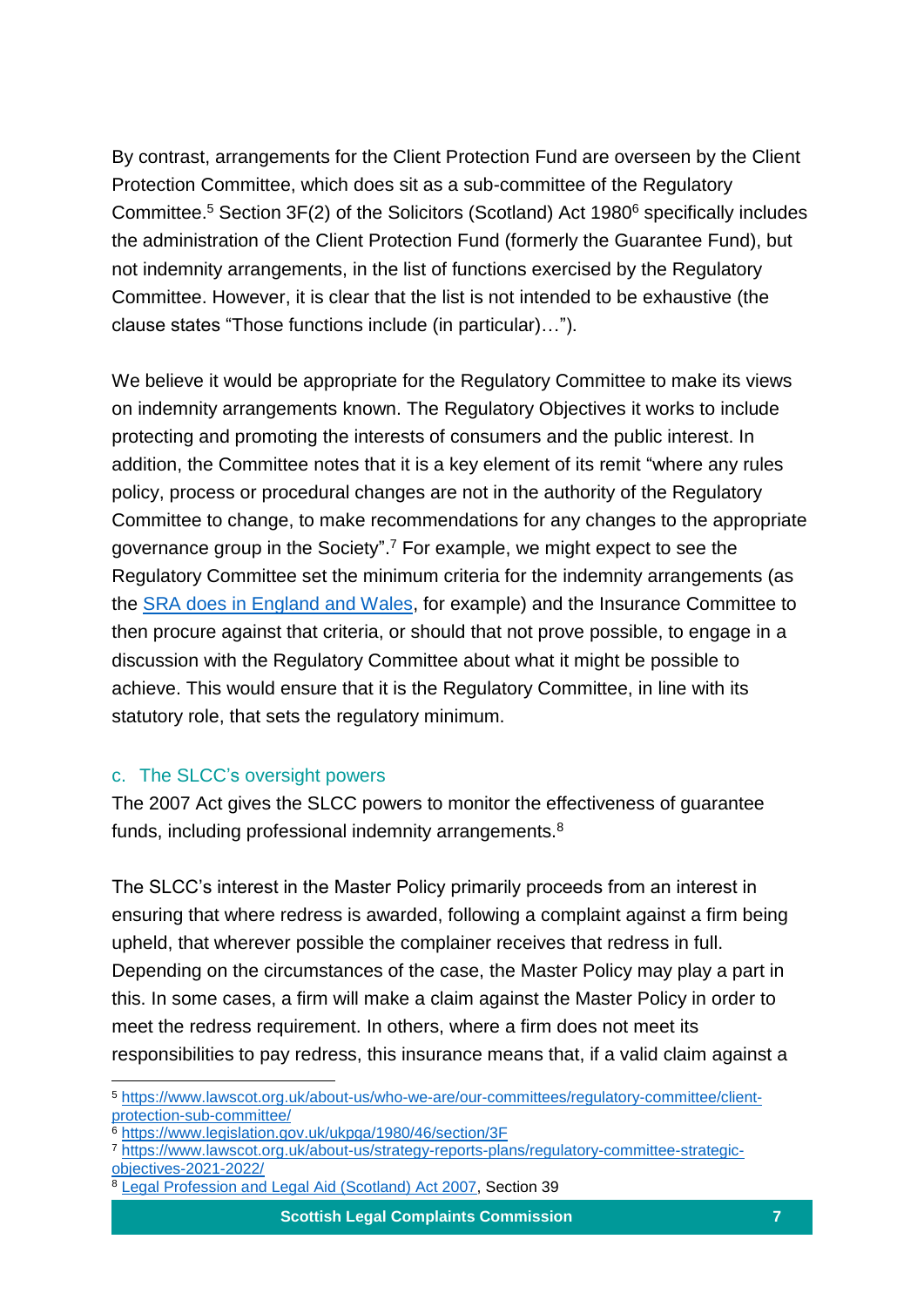solicitor is established, that claim can be paid – even if the solicitor is no longer in practice, no longer solvent or cannot be traced. As such the Master Policy can and does form an important consumer protection tool, and can help to drive public and consumer confidence in legal services.

The SLCC has previously stated its concern that in some cases, complainers do not receive the full redress they have been awarded. As the Master Policy is a key tool in supporting this, it is vital that its terms, as far as possible, enable payments to be made to complainers for redress which have not or cannot be met by the firm.

This is important because the Law Society and the legal profession rightly point to the consumer protection offered by the Master Policy as a key benefit of being a regulated profession. The Law Society website states, "Scottish solicitors working in private practice have professional indemnity insurance cover for claims against them. This insurance means that, if you establish a valid claim for negligence against a solicitor, that claim will be paid - even if the solicitor is no longer in practice, no longer solvent or cannot be traced."<sup>9</sup> However, this does not make clear that, at present, there are situations where redress awarded is not covered by the Master Policy, particularly where it takes the form of a rebate of fees rather than compensation, where it falls beneath the self-insured amount, or in some cases, where it is more difficult to establish whether the solicitor is no longer solvent.

In addition to its role in supporting redress, we very much welcome and commend the role of the brokers in using evidence and insight from claims data to help inform and advise the profession on risk management, following the excellent work of the Insurance Committee to establish the requirement for a minimum of one hour 'risk management' CPD for all solicitors. This complements the work of the SLCC in providing guidance to the profession on recognising and avoiding the common causes of complaints, and good complaint handling. This is a key tool in ensuring the profession provides a professional service to clients, and helps to reduce the likelihood of avoidable complaints and claims.

#### <span id="page-7-0"></span>d. Arrangements for this report

-

In January 2020 the Convener of the Insurance Committee met with the SLCC Board to discuss the Master Policy, and, noting the forthcoming retender exercise, confirmed that arrangements could be made for the SLCC to have observer status. In November 2020 the Law Society confirmed the dates for the meeting of the tender

<sup>9</sup> <https://www.lawscot.org.uk/members/regulation-and-compliance/professional-indemnity-insurance/>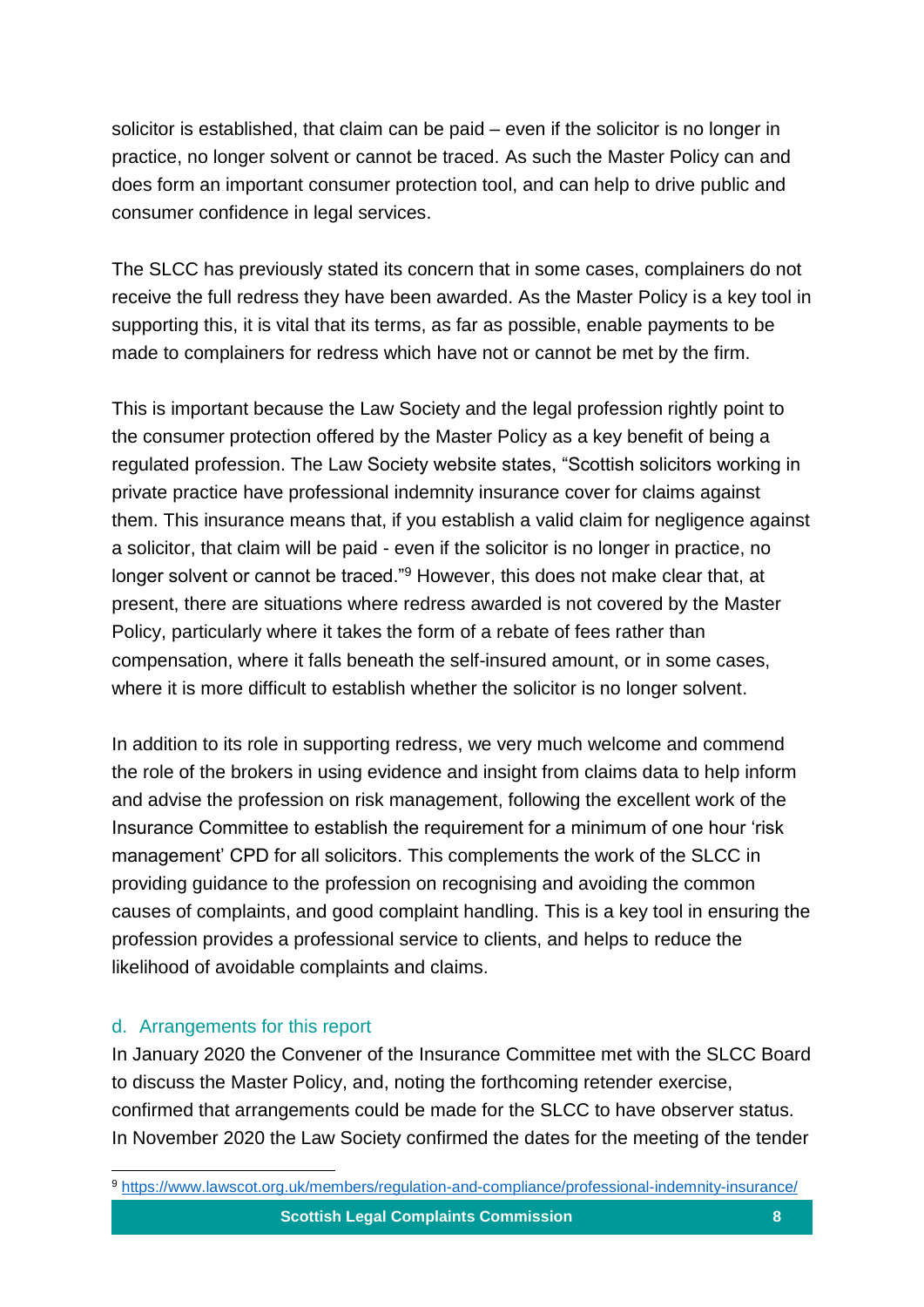panel in March 2021, and the SLCC confirmed that the Director of Public Policy would attend as the SLCC's observer. In January 2021, the Committee confirmed arrangements for the SLCC to observe the tender process, noting that:

- the tender is confidential and the observer was required to agree to and sign a confidentiality agreement with respect to the information shared or observed
- the observer would be permitted to attend and observe the presentations of the potential brokers to the tender panel, but would not be allowed to ask questions to potential brokers
- the observer would not be invited to stay on for the tender panel's deliberations.

The above terms were set out in a confidentiality agreement signed by the Director of Public Policy on 23 February 2021. This followed a discussion between the SLCC and the Insurance Committee regarding the final condition – that the SLCC could not observe the panel's deliberations.

Throughout the process, the clerk to the Insurance Committee kept the SLCC informed of the timescales and developments in the tender process, and provided a helpful point of contact. We would like to record our thanks to the Law Society Insurance Committee for its positive engagement with us on this matter. We hope this will form the basis for future constructive engagement between us.

## <span id="page-8-0"></span>e. Other discussions on the Master Policy

Throughout this period, productive discussions have been ongoing regarding current and future arrangements for the Master Policy, including:

- discussions with the current broker to allow payments to be made to cover outstanding claims
- discussing potential changes to the principal terms of the Master Policy with the lead insurer in advance of the 2021-22 insurance year to ensure that wherever possible, where awards of redress are made under the statutory complaints scheme, the complainant always receives the redress
- joint work between the Law Society, the SLCC and Scottish Government to consult on changes to the 2007 Act, including to allow for a process where, when an awarded rebate of fees cannot be paid by the practitioner due to death, insolvency or cessation, the equivalent amount can be treated as an actual loss for the client/complainer, and so instead be paid out by the professional indemnity insurance scheme.<sup>10</sup>

-

<sup>10</sup> <https://consult.gov.scot/justice/amendments-to-legal-complaints/>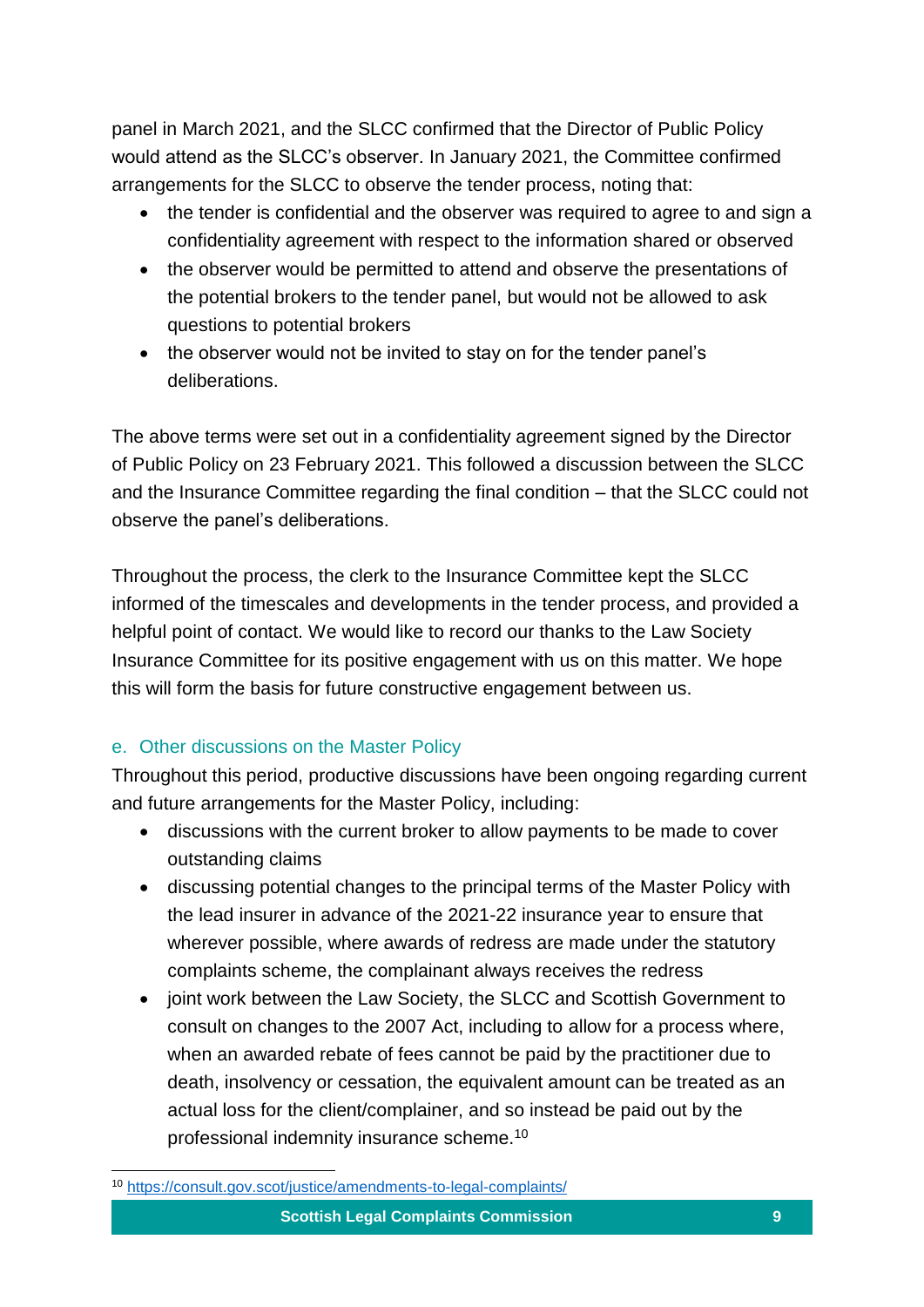### <span id="page-9-0"></span>**3. An assessment of the Tender process**

#### <span id="page-9-1"></span>a. What we are able to comment on

The SLCC has considered the start to finish process for the tender, including the process set out and followed by the Law Society. However, we have not been party to many of the papers or discussions which have taken place within the Law Society regarding the tender process, so where we are unaware of the existence or content of particular documents or discussions, we have said so. We have made no comment on the detail of the tender presentations made to the Law Society, or any of the other company or tender-specific information shared with us as part of this process. That is rightly confidential, and we are concerned with the overarching process undertaken by the Law Society in appointing a broker, rather than the final decision made.

#### <span id="page-9-2"></span>b. Rationale/ purpose of the tender and the goods/ services required

We understand that the Law Society shared a full tender brief with those invited to tender, but that this is not published (the SLCC has not seen this document). However, we also believe that a clear, published statement on the rationale for the tender, beyond the Law Society's ongoing requirement to make arrangements for professional indemnity insurance for the solicitor profession, would be a helpful addition to the process, allowing the wider profession, the SLCC and other interested parties to understand the aims which underpin the tender process and decision.

#### <span id="page-9-3"></span>c. Exploring the market to identify the widest possible pool of providers

While we have not seen any market analysis which may have been carried out, it was clear from discussions during the tender process that the Law Society has a good understanding of the indemnity insurance market, which would allow it to draw up a list of providers to approach. We note the highly specialist nature of professional indemnity insurance, however, in a small, targeted field it is vital that attempts are made to attract tenders from all possible quarters to help ensure best fit and value for money. It is also important that the Law Society consider learning from any providers approached who chose not to tender, to ensure that any unnecessary barriers to tendering are removed. This will avoid skewing the available pool of companies. Due diligence would also require consideration at this stage about any potential conflicts which might exist, and how those could be mitigated, to ensure a fair and transparent process. Again, this is particularly important in a small specialist market. We understand that the Society has Conflict of Interest protocols which

-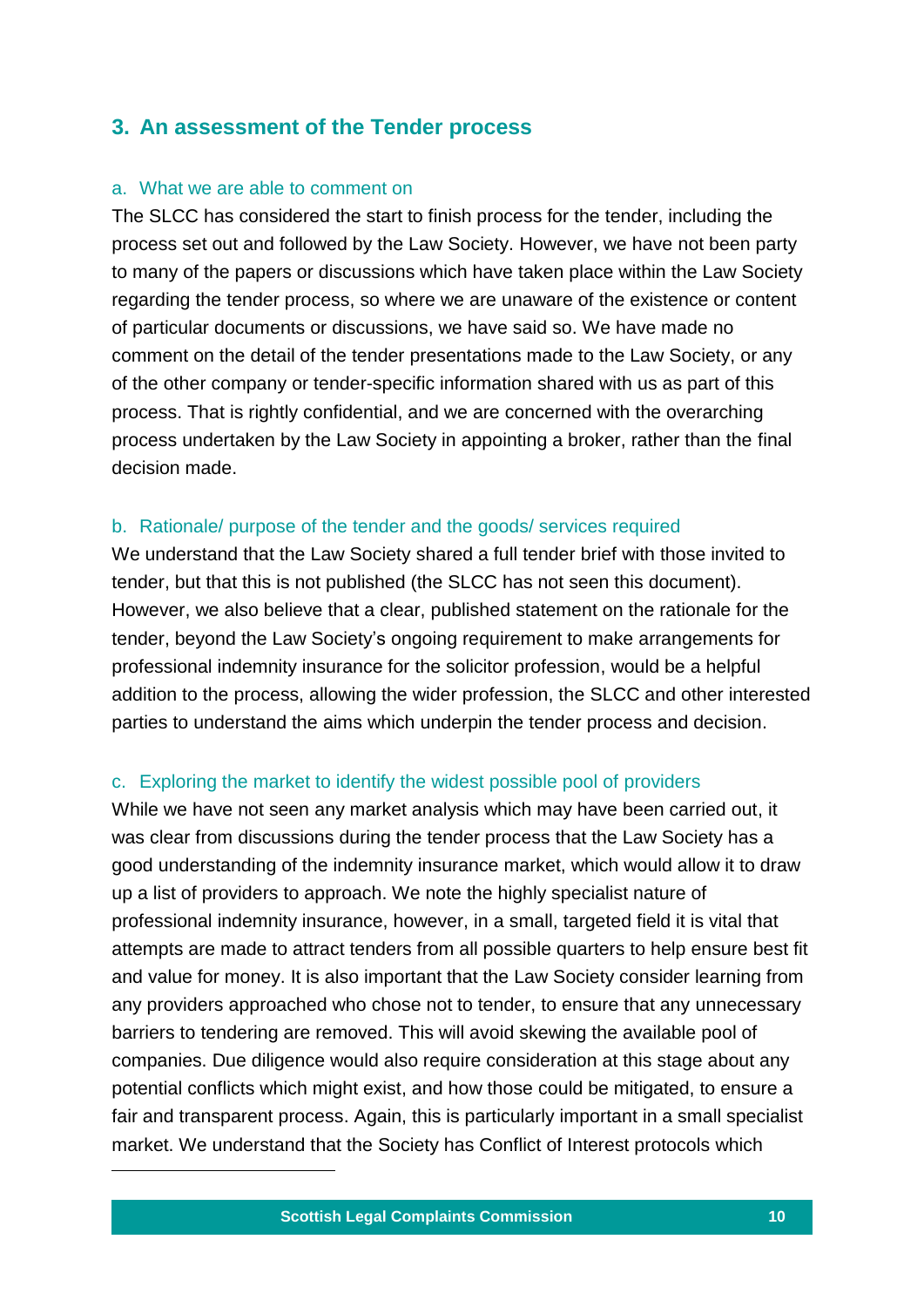operate throughout the organisation and these would apply to the procurement of a Master Policy broker.

#### <span id="page-10-0"></span>d. Agreeing key criteria and a scoring mechanism for submissions

In order to ensure a fair, transparent and purposeful tender process, key criteria should be agreed, along with a scoring mechanism to aid decision making. The Law Society identified key issues of importance to it in assessing providers. These issues were used to shape a questionnaire shared with potential providers to outline the information they required to provide to the tender panel in advance, and to guide the presentations and discussion at the panel session. The issues also formed the basis of a scoring grid used by the panel in its decision making.

The use of clear criteria to guide tender submissions, to aid discussion and to support scoring and decision making is helpful. It is not clear, however, how these issues were identified, and it would be useful to tie these back to a clear policy statement on the overall purpose of the Master Policy, in order to demonstrate the policy objectives being achieved. It is also not clear the extent to which the criteria were developed with input from across the Law Society, for example, drawing on input from the Regulatory Committee. While the Insurance Committee is charged with conducting the tender process on behalf of the Council, we believe that the Regulatory Committee has a clear interest in the provision of indemnity arrangements which both meet the needs of the profession and deliver the required consumer protections.

#### <span id="page-10-1"></span>e. Setting out clear decision making processes

The scoring grid used by the panel to aid its decision making is highlighted above, but the broader decision making processes used by the panel, the Insurance Committee, and, ultimately, the Council of the Law Society are unclear to us.

On 1 April 2021 the tender panel presented its recommendation to the Insurance Committee for discussion. Following that discussion, the Insurance Committee presented its recommendation to the Law Society Council on 29 April. The Law Society Council is the decision maker (this power is not delegated to the Insurance Committee). At time of writing, we are not aware that a decision has been publicly issued, although we have been advised that it has been made.

It is not clear what mechanisms exist should the Council not agree with the recommendation of the Insurance Committee (or the wider Insurance Committee not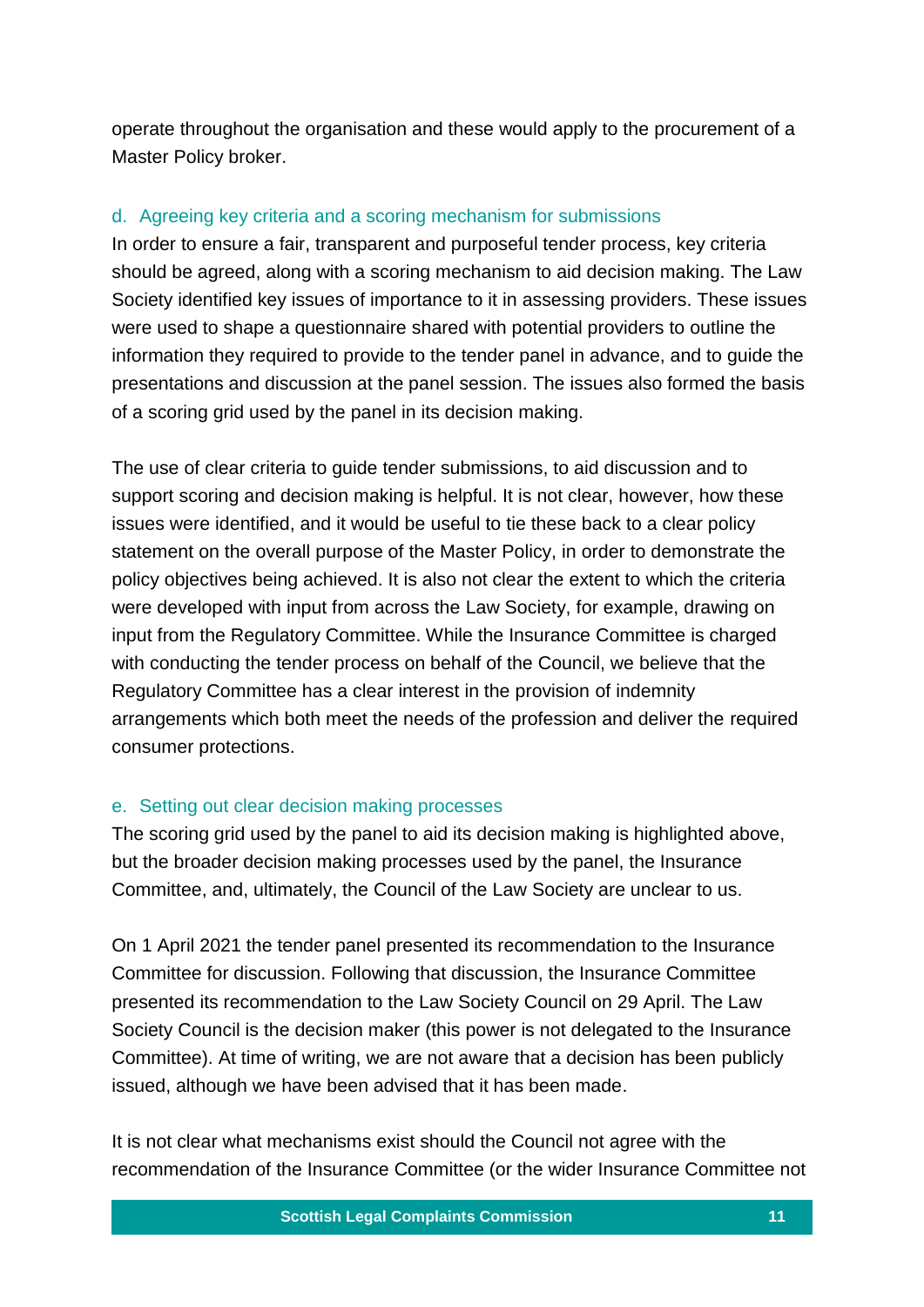agree with the panel's recommendation). However, the Council's final decision is usually publicised to the profession, with reasons given, and it should be open to members to question that decision through the Society's structure.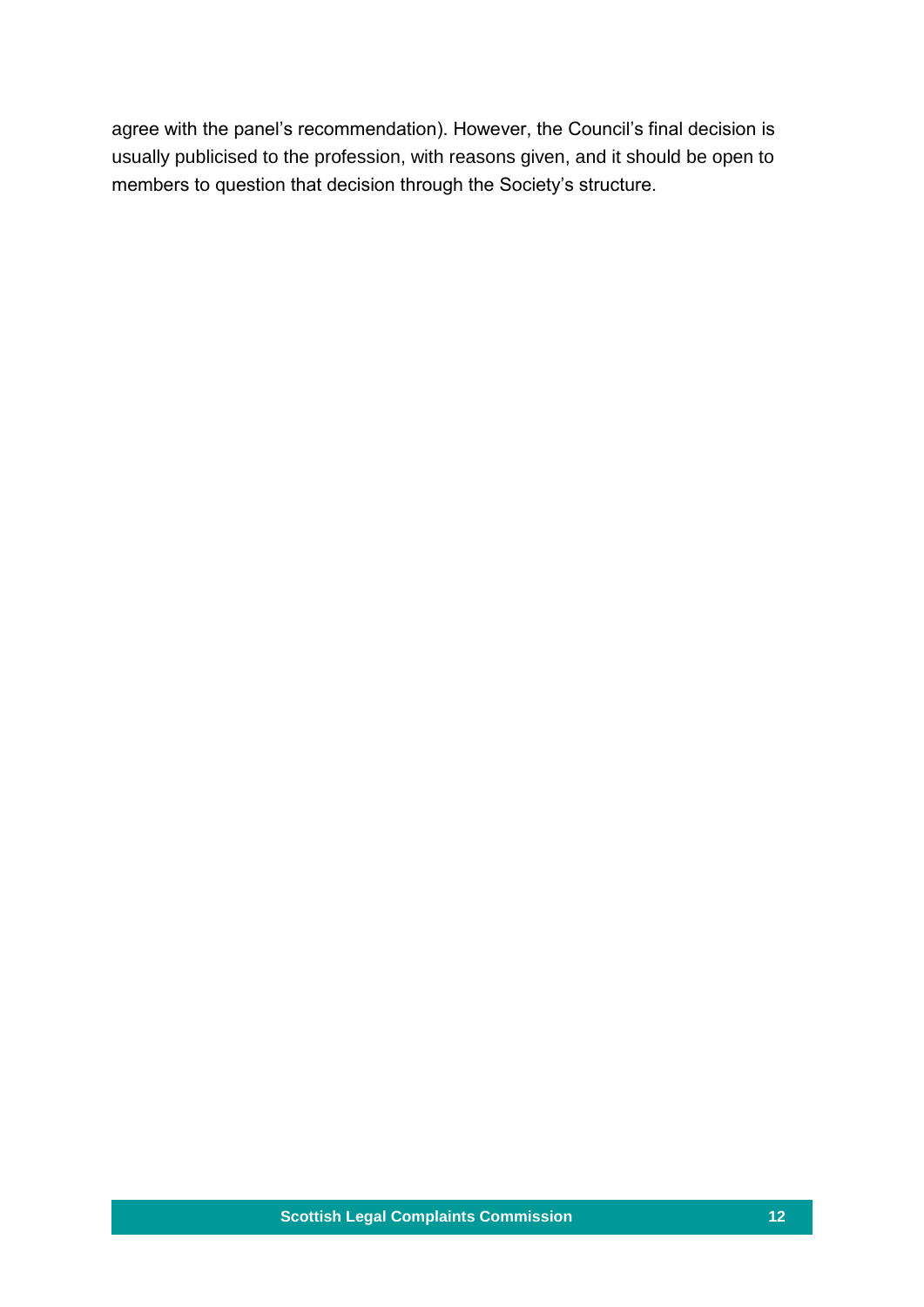# <span id="page-12-0"></span>**4. Key findings and recommendations**

#### <span id="page-12-1"></span>a. Key strengths and recommendations for improvement

With the caveat that we have only been able to observe part of the tender exercise. from what we have seen, we believe that overall the process for selecting the best company to appoint as broker and administrator of the Master Policy was generally sound.

To enhance this, best practice could be sought from comparable procurement processes operated by others, including public sector procurement arrangements. Given the highly specialised and restricted market, and the significant size of the contract, this could provide a helpful way to ensure a transparent and competitive tender process in future years.

The Law Society identified its key criteria for the contract, invited tenders based on that, conducted a robust appraisal of the tenders against an objective measure of performance against those key criteria, and used that to form a decision. The key criteria identified focused on the practical role and responsibilities of the appointed company, and allowed the Law Society to judge proposals against those requirements.

What was less evident was how those criteria had been shaped, and the extent to which they had been informed by:

- A review of previous terms, both in terms of individual company performance, but also any key issues which had arisen and how they were dealt with
- Feedback from the profession on the operation of the Master Policy
- Feedback from claimants on the operation of the Master Policy
- An assessment of key risks and any appropriate mitigations in relation to the functioning of the Master Policy over the coming term.

We believe it would be helpful for the Law Society to be transparent about how the criteria were reached.

In addition, we believe that this tender decision should not only focus on the practical administration of the Master Policy, but on the extent to which the appointed company is able to support the Law Society to achieve its policy aims for the profession's indemnity arrangements, and to explore innovative solutions to issues such as reducing consumer harm and detriment, ensuring the sustainability of indemnity arrangements, appropriate apportionment, and tackling poor service and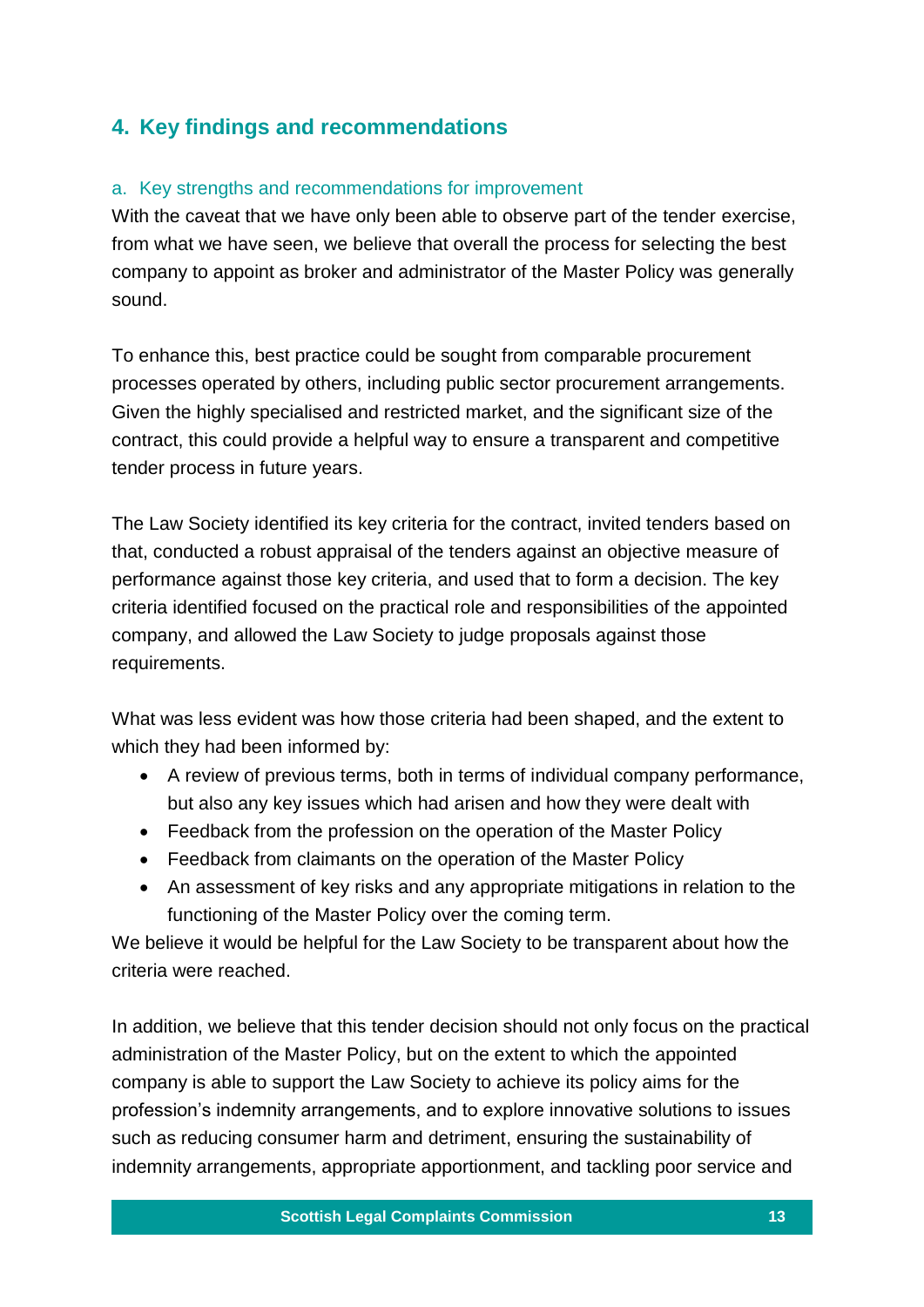risk management within the legal profession. That is not to say that companies have not or will not be able to do this, but that this did not appear to form a key part of the tender process or decision.

We also believe it would be beneficial for the Law Society to set out a policy statement on indemnity insurance arrangements for the solicitor profession. This should include consideration of both the regulatory and membership outcomes it is intended to support, with input from the Regulatory Committee on public and consumer interests. This would set the context for both the five year tender process, and annual discussions with the lead insurer on the principal terms of the Master Policy. It would ensure that all decisions regarding arrangements for professional indemnity insurance tie back to those overarching aims, and meet the expectations of the public, consumers, the legal profession, and policy makers.

Therefore, our recommendations are:

- The Law Society should consider setting out a clear policy statement on the overall purpose of indemnity insurance arrangements for the solicitor profession, and the role of the Master Policy specifically in achieving the stated aims
- There should be a clear role and opportunity for the Regulatory Committee to input to the approach and wider thinking on how indemnity arrangements support both consumer protection and public confidence
- The tender process should begin with a clear statement of rationale/ purpose of the tender and the services required
- Any market analysis should be thorough, and include discussions with providers who chose not to tender (to remove barriers and for future learning) and due diligence regarding any potential conflicts
- The decision making process should be set out clearly and transparently to both the profession and the public  $-$  it is vital that both groups have confidence in the way decisions are made, and the opportunity to input, question and challenge them, as required
- The Law Society should ensure that learning from the operation of the Master Policy, including the views of the profession and claimants, informs future decision making.

We are conscious that some of these recommendations may already form part of the Law Society's approach, but we have been unable to verify these as part of our observation.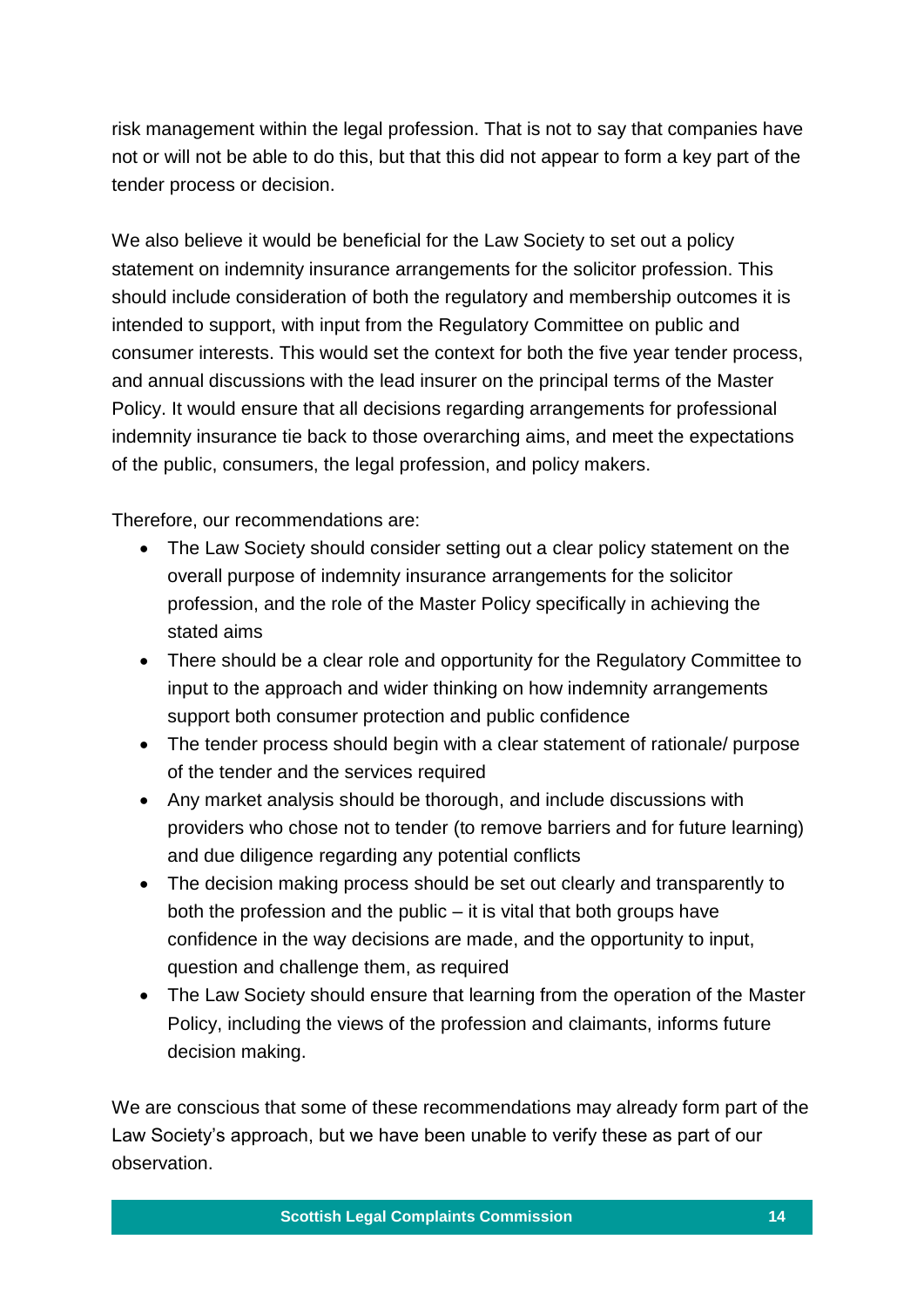#### <span id="page-14-0"></span>b. Looking to the future

The SLCC's oversight role gives it powers to monitor the effectiveness of professional indemnity arrangements. As stated above, the SLCC's interest in the Master Policy primarily proceeds from an interest in ensuring that where redress is awarded, following a complaint against a firm being upheld, that wherever possible the complainer receives that redress in full. Indemnity arrangements are one important part of that picture. Our learning from observing the tender process is that many of the decisions which would likely have the greatest impact on this aim are taken either:

- at a policy level regarding how indemnity arrangements operate in general, and the role of Master Policy specifically in meeting the stated aims, or
- on an annual basis in discussions with the appointed broker to agree terms.

We therefore consider those aspects further below, and will discuss with the Law Society how we might discharge our oversight of those aspects of the indemnity arrangements in the coming five years.

For the SLCC's part, we would like to work with the Law Society to understand the full trajectory of decisions, including:

- How the Law Society keeps the role of client protection supports and indemnity arrangements, including the Master Policy, under review, including the minimum requirements set
- What policy statements the Law Society has developed regarding indemnity arrangements/ the Master Policy, and how these are applied and kept under review
- How that thinking informs the five-yearly tender process, to ensure that it helps the Society to achieve its stated aims
- How annual terms are developed which draw on that wider thinking, and which draw learning from previous years to refine and adapt to current conditions.

We believe that this is in line with the 'assure' aim of the Law Society's strategy<sup>11</sup>, and consistent with the aims set out by the Regulatory Committee in its strategic plan<sup>12</sup>. We also believe the approach we have set out is in line with our strategic approach to oversight, as set out in our recently published statement<sup>13</sup>. We would

-

<sup>13</sup> <https://www.scottishlegalcomplaints.org.uk/media/2297/our-approach-to-oversight.pdf>

<sup>11</sup> <https://www.lawscot.org.uk/about-us/strategy-reports-plans/strategy-2020-2022/>

<sup>12</sup> [https://www.lawscot.org.uk/about-us/strategy-reports-plans/regulatory-committee-strategic](https://www.lawscot.org.uk/about-us/strategy-reports-plans/regulatory-committee-strategic-objectives-2021-2022/)[objectives-2021-2022/](https://www.lawscot.org.uk/about-us/strategy-reports-plans/regulatory-committee-strategic-objectives-2021-2022/)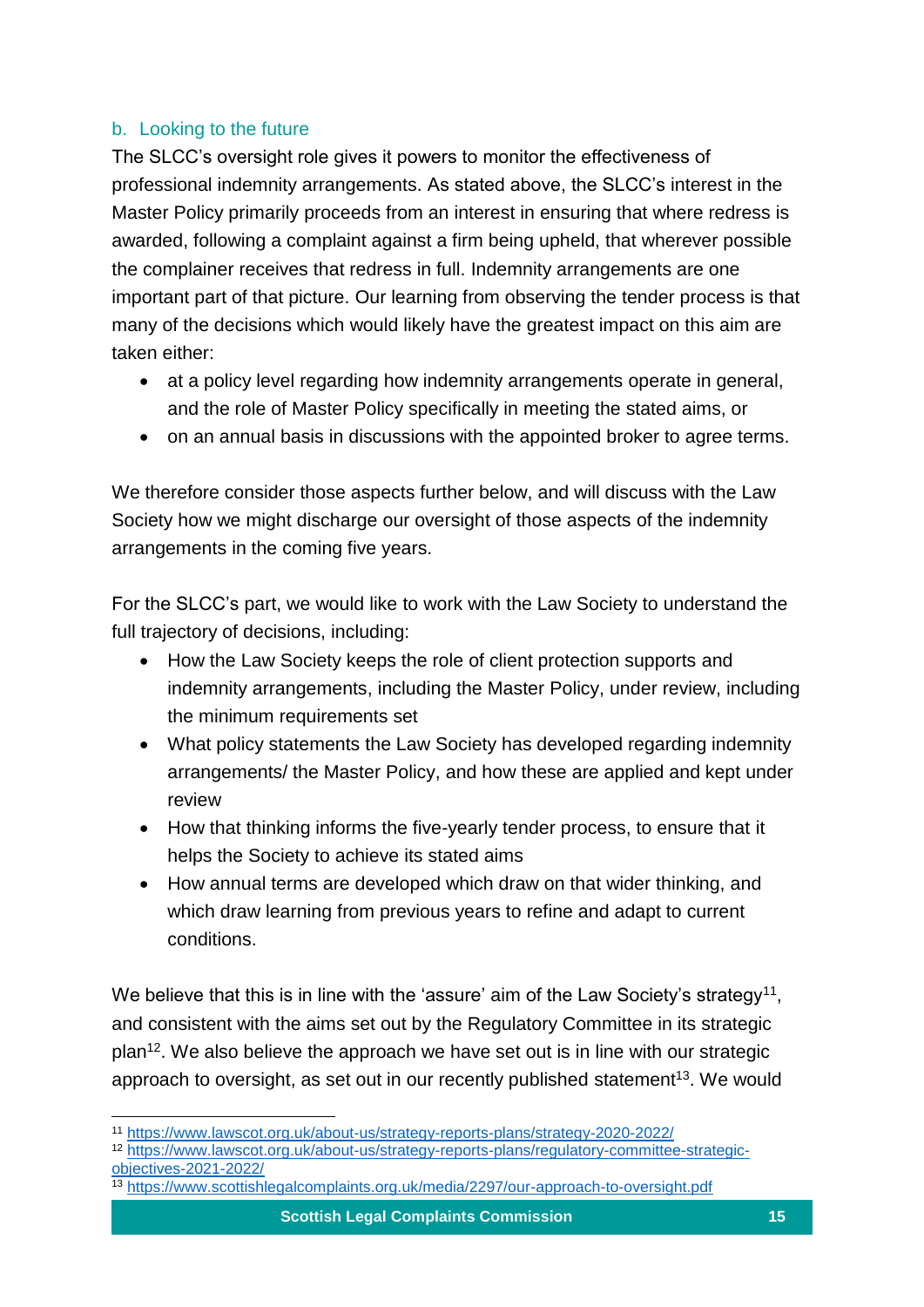very much welcome any feedback from the Law Society on whether they feel the approach and measures in this report are consistent with the strategic direction we set through that work.

#### <span id="page-15-0"></span>c. Proposed approach – the next five years

Our proposed approach is to use our learning from this work to inform the next five years, both for ourselves and for the Law Society. We would like to encourage the Law Society to set out a five year programme up to and including the next tender exercise. Timescales here are indicative, but would allow all points to be considered in a timely way in advance of the next tender exercise. The SLCC will discharge its oversight function by publishing an update each year on progress made.

| <b>SLCC</b><br>business<br>year<br>starting | <b>LSS</b><br>business<br>year<br>starting | <b>Actions</b>                                                                                                                                                                                                                                                                      | <b>Assessment by the</b><br><b>SLCC</b>                                                                                                                                                                                                                      |
|---------------------------------------------|--------------------------------------------|-------------------------------------------------------------------------------------------------------------------------------------------------------------------------------------------------------------------------------------------------------------------------------------|--------------------------------------------------------------------------------------------------------------------------------------------------------------------------------------------------------------------------------------------------------------|
| <b>Jul 21</b>                               | <b>Nov 21</b>                              | SLCC to publish this report<br>$\bullet$<br>LSS to publish its response<br>$\bullet$<br>to this report<br>LSS to set out its own five<br>$\bullet$<br>year trajectory to the next<br>tender and to publish this<br>Insurance Committee to<br>share annual terms with<br><b>SLCC</b> | Is a response to our<br>report published?<br>(Yes/No)<br>Has LSS set out a five<br>year plan (Yes/No)<br>Does the five year plan<br>include all of the actions<br>below<br>(Red/Amber/Green)<br><b>Has the Committee</b><br>shared annual terms?<br>(Yes/No) |
| <b>Jul 22</b>                               | <b>Nov 22</b>                              | Review of governance of<br>$\bullet$<br>indemnity arrangements (see<br>Note 1 below)<br>Review of appropriateness of<br>Master Policy in meeting the<br>requirements of the 1980 Act<br>(see Note 2 below)                                                                          | Has LSS conducted a<br>review of governance of<br>indemnity arrangements?<br>(Yes/No)<br>Does the review consider<br>the issues raised in this<br>report?<br>(Red/Amber/Green)<br>Has LSS conducted a<br>review of the<br>appropriateness of                 |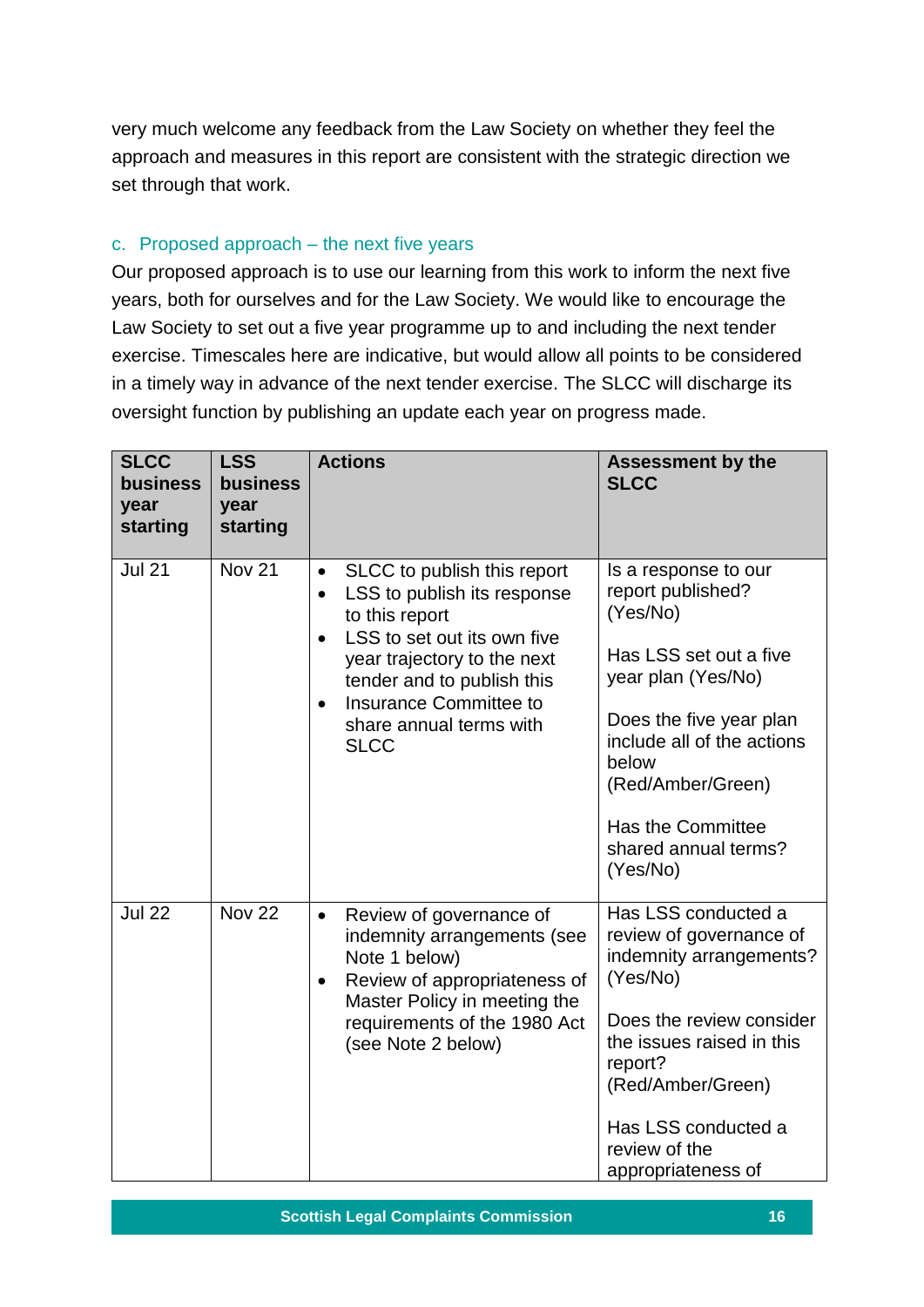|                                         |               |                                                                                                                                                                                        | Master Policy in meeting<br>the requirements of the<br>1980 Act? (Yes/No)<br>Does the review consider<br>the issues raised in this<br>report?<br>(Red/Amber/Green) |
|-----------------------------------------|---------------|----------------------------------------------------------------------------------------------------------------------------------------------------------------------------------------|--------------------------------------------------------------------------------------------------------------------------------------------------------------------|
| <b>Jul 23</b>                           | <b>Nov 23</b> | LSS engagement with<br>profession on experience of<br>the Master Policy<br>LSS engagement with<br>claimants on experience of<br>the Master Policy                                      | Has LSS engaged with<br>the profession and<br>claimants to inform<br>tender criteria? (Yes/No)                                                                     |
| <b>Jul 24</b>                           | Nov 24        | LSS publish clear statement<br>$\bullet$<br>of rationale/ purpose for the<br>tender and construct tender<br>criteria<br>LSS and SLCC to agree<br>observation of the tender<br>exercise | Has LSS published a<br>statement on the tender?<br>(Yes/No)<br>Has observation been<br>agreed? (Yes/No)                                                            |
| $\overline{\overline{\mathsf{Jul}}}$ 25 | <b>Nov 25</b> | Tender exercise<br>$\bullet$                                                                                                                                                           | Has the tender exercise<br>been completed<br>satisfactorily?<br>(Red/Amber/ Green)                                                                                 |
| <b>Jul 26</b>                           | <b>Nov 26</b> | LSS to run an internal<br>'lessons learned' and provide<br>outcomes to the SLCC<br>SLCC to publish assessment<br>of tender process, and close<br>out report on the five year<br>cycle  | Has a 'lessons learned'<br>exercise been<br>completed? (Yes/No)<br>Has a final report been<br>published (Yes/No)                                                   |

## **Note 1 – Governance of indemnity arrangements**

We have outlined above our belief that indemnity arrangements have a dual function as a benefit for the profession and as part of the public interest and consumer protection functions exercised by the Society as the primary regulatory of the profession. On that basis, we believe a review of the governance of the indemnity arrangements would be helpful to clarify in what ways and to what extent decisions about indemnity arrangements reflect and take into account those dual functions. We would specifically like consideration given to the role of the Regulatory Committee.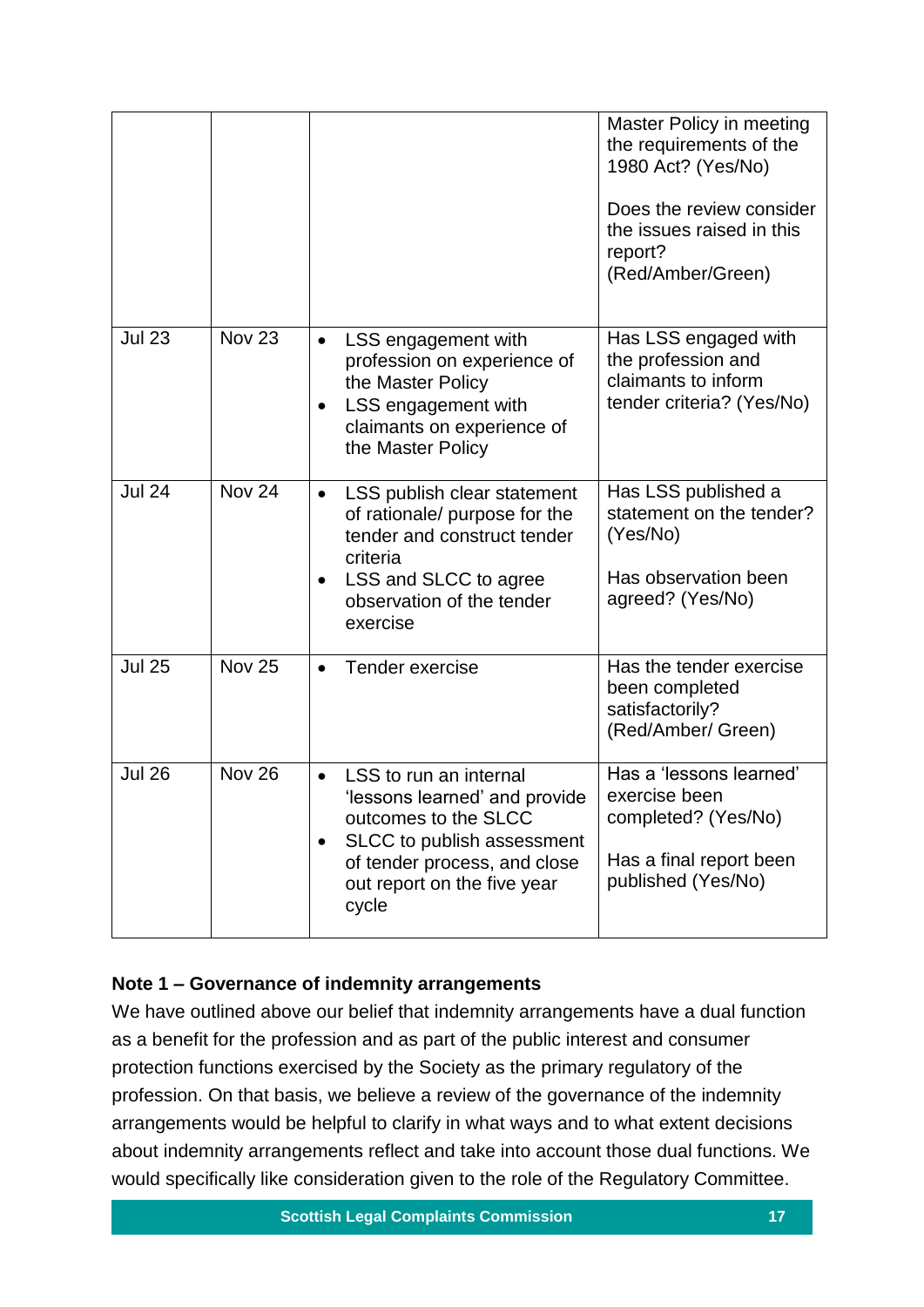We would expect to see these issues debated by the Regulatory Committee and the Council. We will request minutes and papers under s39 of the 2007 Act.

## **Note 2 – Consideration of the appropriateness of the Master Policy in meeting 1980 Act requirements**

The tender exercise itself focused on the technical operation of the Master Policy. It did not consider the continued appropriateness of the terms of the Master Policy, and the use of a Master Policy itself, in meeting the professional indemnity requirements of the solicitor profession, as set out in the 1980 Act. We understand that it is for the Council of the Law Society to agree, and review as required, the terms of the Master Policy and the appropriateness of the Master Policy approach, as well as alternative approaches. We therefore recommend that the Law Society publish current terms and set out intended timescales for any future reviews. We believe that these reviews should take place at least every ten years, to ensure they reflect the current context and inform good tender decisions.

We have previously highlighted our view that the Society's periodic review of its terms and approach should be an aspect of our oversight of the indemnity arrangements, to support public confidence that issues relating to the Master Policy's role as a key consumer protection are full taken into account.

We would expect to see debates at Insurance Committee, Regulatory Committee and Council. We will request minutes and papers under s39 of the 2007 Act.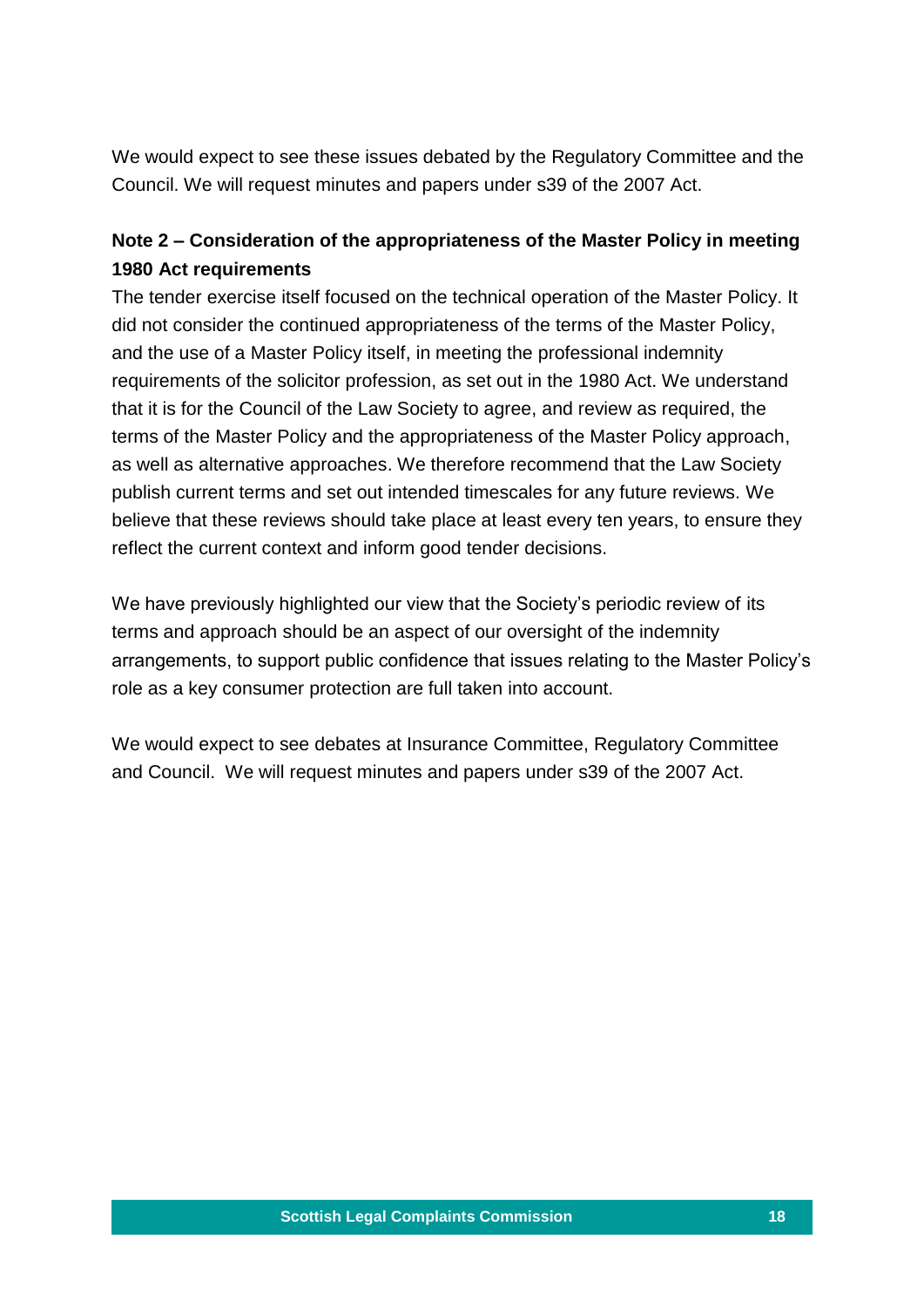## <span id="page-18-0"></span>**5. Conclusion**

Firstly, we want to reiterate our thanks to the Law Society, and specifically the Insurance Committee, for working with us to facilitate our observation of the Master Policy tender process. This has been a very helpful learning opportunity for us in understanding how the tender process fits within the wider operation of the Master Policy, and professional indemnity arrangements more generally. We hope this report will equally be a helpful opportunity for the Committee and wider Law Society to better understand our interest in this area, and will help to support future joint working between us.

As well as commenting on the delivery of the tender process itself, we have made comment here on those wider arrangements, and how we believe they could be enhanced. As stated throughout this report, we are conscious that some of the recommendations we make may well already be in operation. However, the fact that we have not seen them, and have been unable to find them in the public domain, suggest that at the very least, further consideration could be given to the transparency of these decisions that have significant implications for the profession and public alike.

For the SLCC, the recommendations we have made are intended to continue a constructive dialogue with the Society about how professional indemnity arrangements can best support and protect both the profession and legal service users. We know that these aims are shared by the Society, and we look forward to working together to achieve them.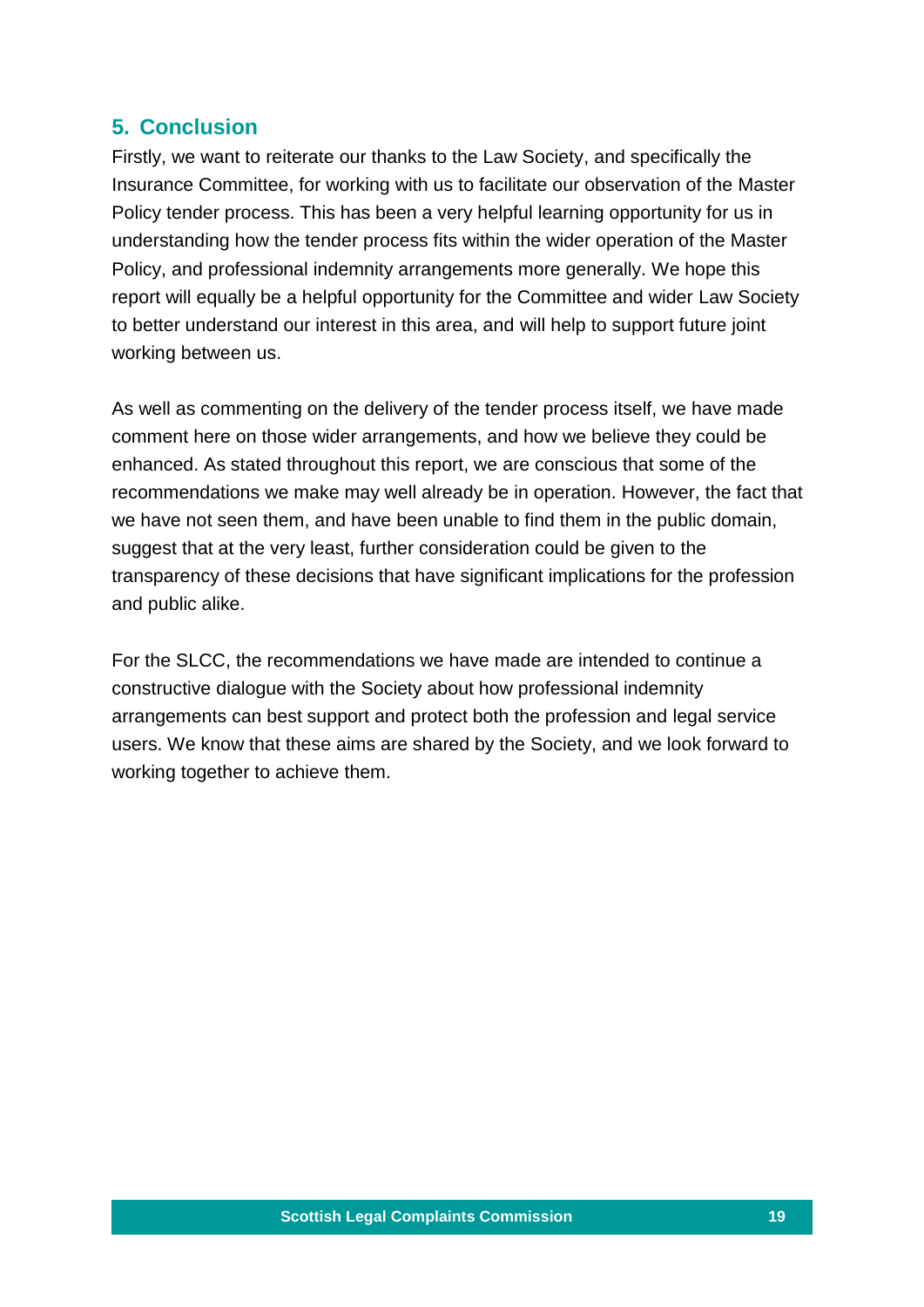# <span id="page-19-0"></span>**6. Appendix – Statutory Basis**

## **Legal Profession and Legal Aid (Scotland) Act 2007 39 Monitoring effectiveness of guarantee funds etc.**

(1)The Commission may monitor the effectiveness of—

(a)the Scottish Solicitors Guarantee Fund vested in the Society and controlled and managed by the Council under section 43(1) of the 1980 Act ("the Guarantee Fund");

(b)arrangements carried into effect by the Society under section 44(2) of that Act ("the professional indemnity arrangements");

(c)any funds or arrangements maintained by any relevant professional organisation which are for purposes analogous to those of the Guarantee Fund or the professional indemnity arrangements as respects its members.

(2)The Commission may make recommendations to the relevant professional organisation concerned about the effectiveness (including improvement) of the Guarantee Fund, the professional indemnity arrangements or any such funds or arrangements as are referred to in subsection (1)(c).

(3)The Commission may request from the relevant professional organisation such information as the Commission considers relevant to its functions under subsections (1) and (2).

(4)Where a relevant professional organisation fails to provide information requested under subsection (3), it must give reasons to the Commission in respect of that failure.

Legal Profession and Legal Aid (Scotland) Act 2007, Section 39, <https://www.legislation.gov.uk/asp/2007/5/section/39>

## **Solicitors (Scotland) Act 1980 44 Professional indemnity**

(1)The Council may make rules with the concurrence of the Lord President concerning indemnity for solicitors and former solicitors and incorporated practices against any class of professional liability, and the rules may for the purpose of providing such indemnity do all or any of the following things, namely—

(a)authorise or require the Society to establish and maintain a fund or funds; (b)authorise or require the Society to take out and maintain insurance with an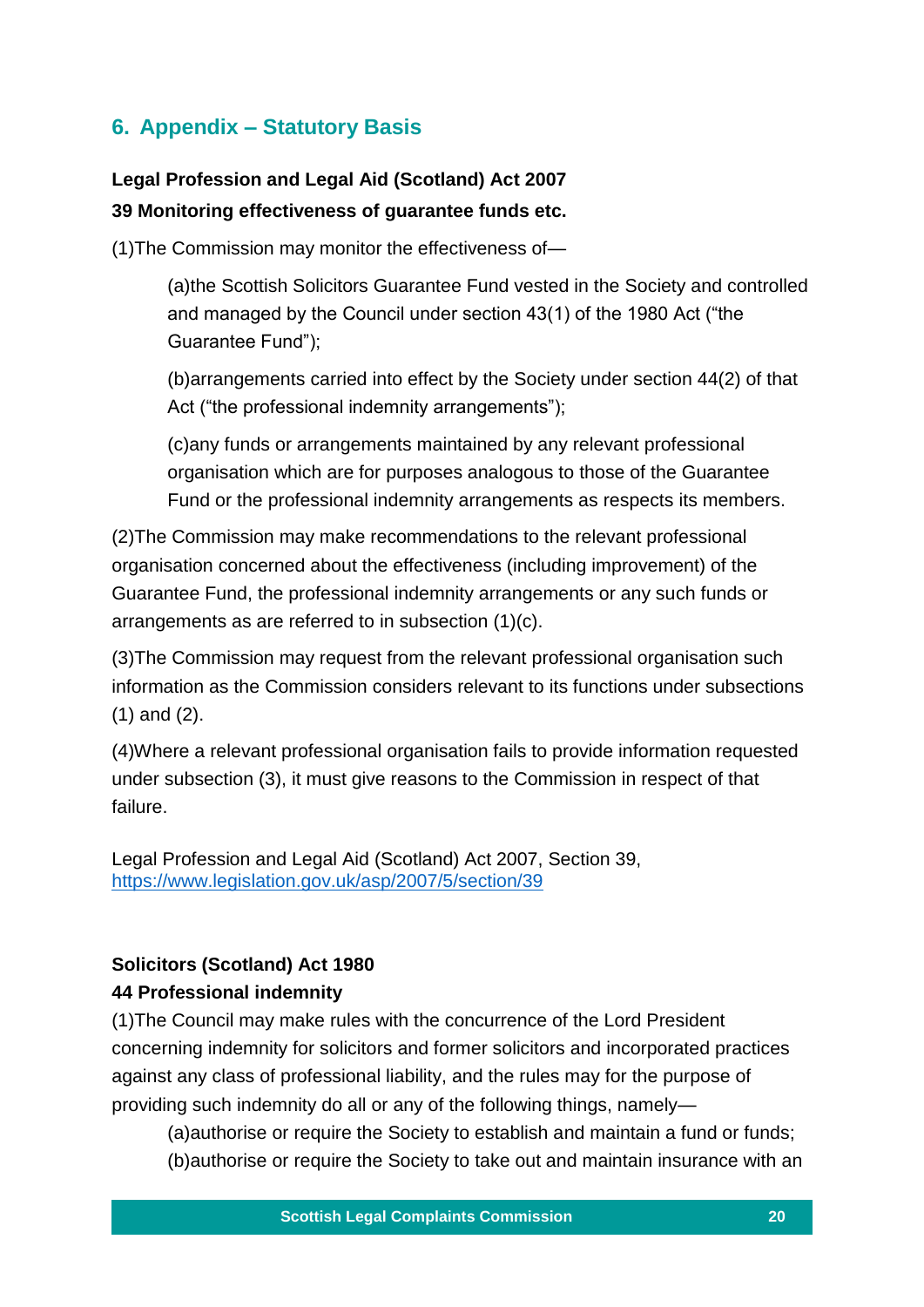authorised insurer;

(c)require solicitors or any specified class of solicitors and incorporated practices or any specified class thereof to take out and maintain insurance with an authorised insurer.

(2)The Society shall have power, without prejudice to any of its other powers, to carry into effect any arrangements which it considers necessary or expedient for the purpose of the rules.

(3)Without prejudice to the generality of subsections (1) and (2) rules made under this section—

(a)may specify the terms and conditions on which indemnity is to be available, and any circumstances in which the right to it is to be excluded or modified; (b)may provide for the management, administration and protection of any fund maintained by virtue of subsection (1)(a) and require solicitors or any class of solicitors and incorporated practices or any class of incorporated practices to make payments to any such fund;

(c)may require solicitors or any class of solicitors and incorporated practices or any class of incorporated practices to make payments by way of premium on any insurance policy maintained by the Society by virtue of subsection  $(1)(b);$ 

(d)may prescribe the conditions which an insurance policy must satisfy for the purpose of subsection (1)(c);

(e)may authorise the Society to determine the amount of any payments required by the rules subject to such limits, or in accordance with such provisions, as may be prescribed by the rules;

(f)may specify circumstances in which, where a solicitor or incorporated practice for whom indemnity is provided has failed to comply with the rules, proceedings in respect of sums paid by way of indemnity in connection with a matter in relation to which he or, as the case may be, it has failed to comply may be taken against him or, as the case may be, it by the Society or by insurers;

(g)may specify circumstances in which solicitors and incorporated practices are exempt from the rules;

(h)may empower the Council to take such steps as they consider necessary or expedient to ascertain whether or not the rules are being complied with; and

(i)may contain incidental, procedural or supplementary provisions. (4)Failure to comply with rules made under this section may be treated as professional misconduct or unsatisfactory professional conduct.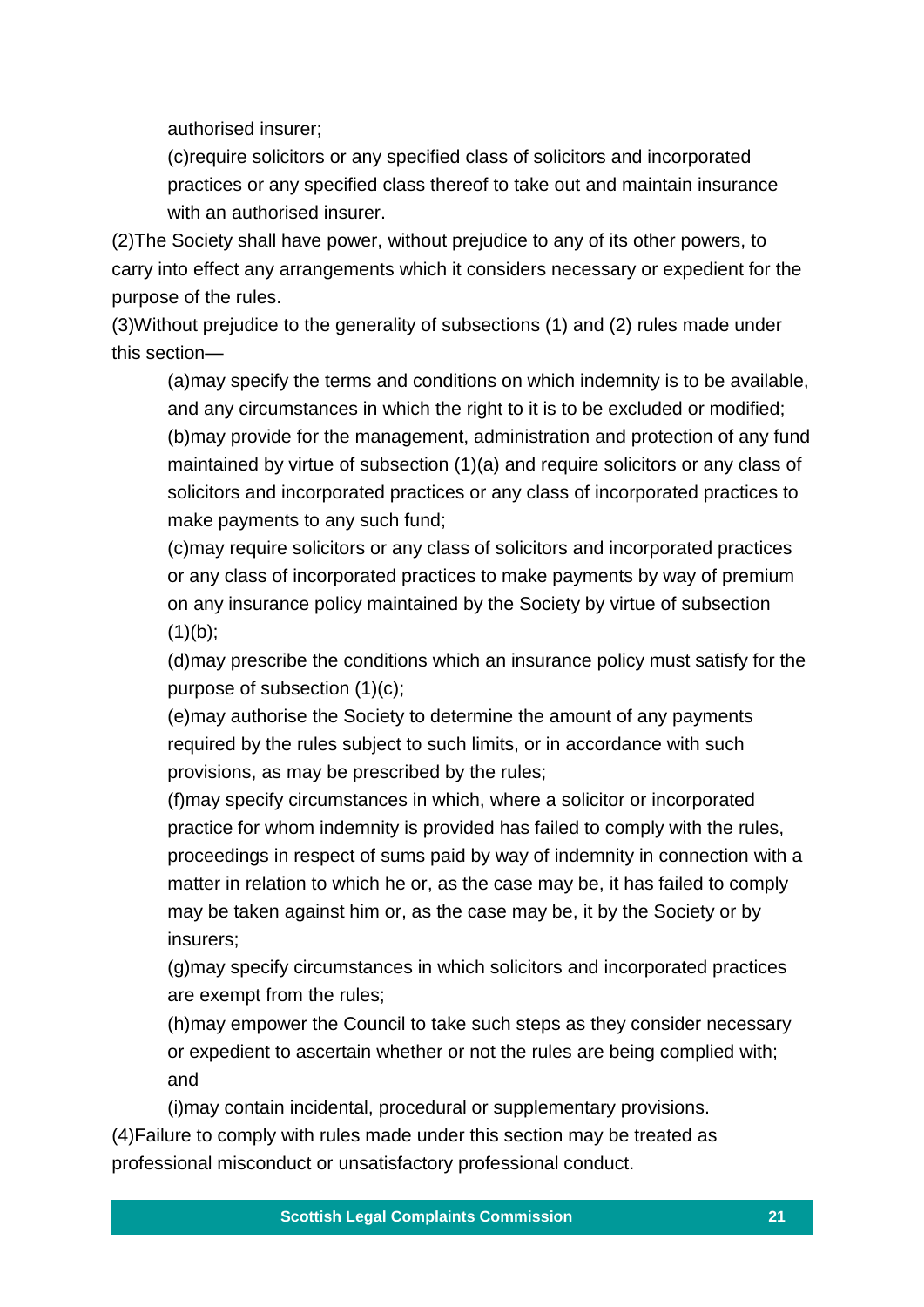(5)In this section an "authorised insurer" is—

(a)a person who has permission under Part 4 of the Financial Services and Markets Act 2000 to effect or carry out contracts of general liability insurance; (b)a person who has permission under Part 4 of that Act to effect or carry out contracts of insurance relating to accident, sickness, credit, suretyship, miscellaneous financial loss and legal expenses;

(c)an EEA firm of the kind mentioned in paragraph 5(d) of Schedule 3 to that Act, which has permission under paragraph 15 of that Schedule (as a result of qualifying for authorisation under paragraph 12 of that Schedule) to effect or carry out contracts of general liability insurance; or

(d)an EEA firm of the kind mentioned in paragraph 5(d) of Schedule 3 to that Act, which has permission under paragraph 15 of that Schedule (as a result of qualifying for authorisation under paragraph 12 of that Schedule) to effect or carry out contracts relating to accident, sickness, credit, suretyship, miscellaneous financial loss and legal expenses;

"professional liability" means any civil liability incurred by a solicitor or former solicitor in connection with his practice or in connection with any trust of which he is or formerly was a trustee and, as respects incorporated practices, means any liability incurred by it which if it had been incurred by a solicitor would constitute such civil liability.

(6)The definition of "authorised insurer" in subsection (5) must be read with—

(a)section 22 of the Financial Services and Markets Act 2000;

(b)any relevant order under that section; and

(c)Schedule 2 to that Act.

## **Rules of the Law Society of Scotland**

## **B7.1 Master Policy**

7.1.1 In this rule 7.1, unless the context otherwise requires, terms listed in the first column of rule 7.1.1 shall have the meanings respectively ascribed to them in the

| Term                              | Definition                                                                                                |
|-----------------------------------|-----------------------------------------------------------------------------------------------------------|
| acceptable alternative<br>insurer | a person so designated by the Council in terms of this<br>rule 7.1                                        |
| authorised insurer                | any person permitted under the Financial Services and<br>Markets Act 2000 to carry on liability insurance |

second column of that rule: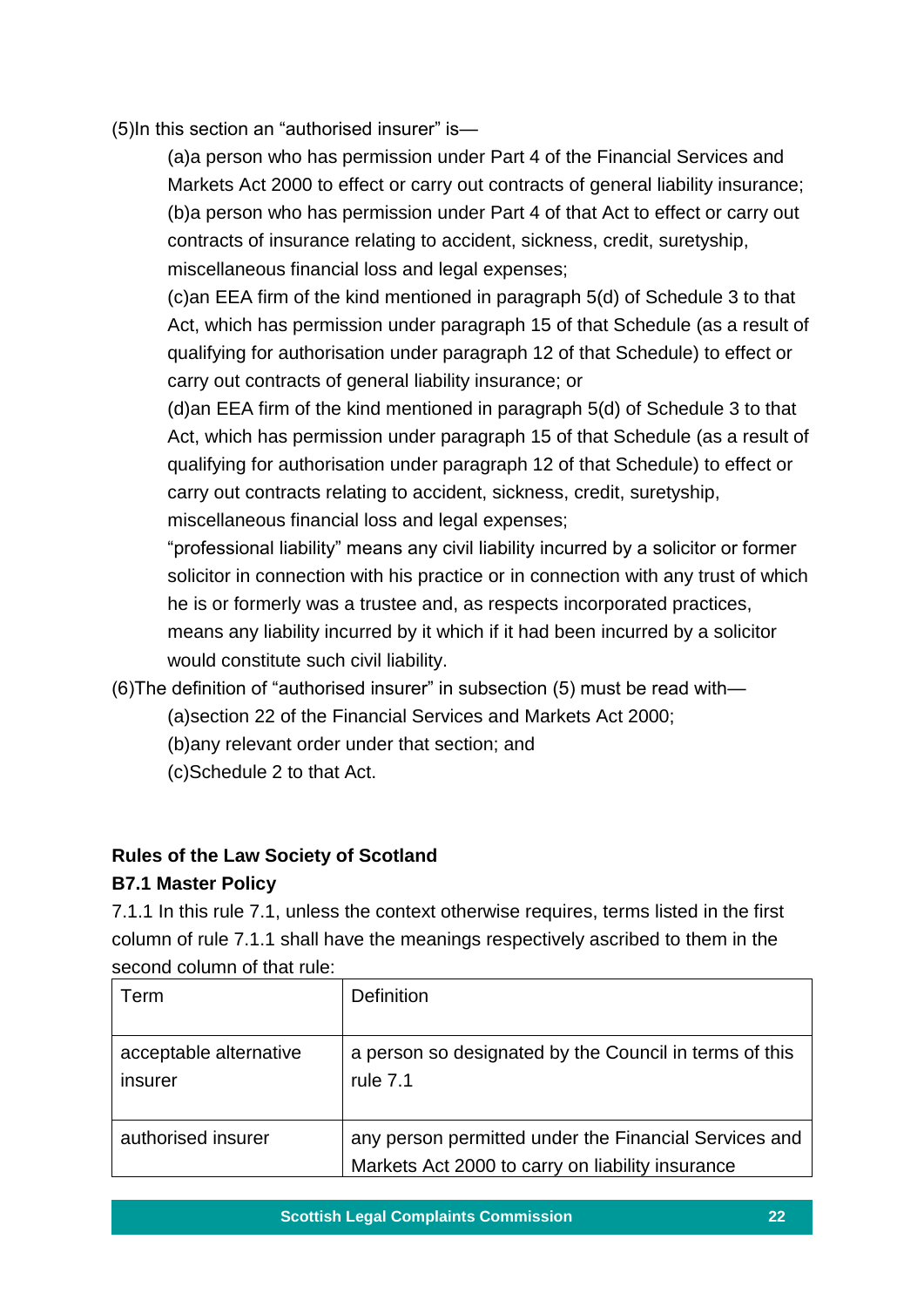|         | business or pecuniary loss insurance business                                                                                                                                                          |
|---------|--------------------------------------------------------------------------------------------------------------------------------------------------------------------------------------------------------|
| brokers | the brokers from time to time appointed by the Council<br>to act on behalf of the Society and its members in<br>relation to any master policy entered into by the<br>Society in terms of this rule 7.1 |

7.1.2 The Society shall take out and maintain with authorised insurers to be determined from time to time by the Council a master policy in terms to be approved by the Council to provide indemnity against such classes of professional liability as the Council may decide. The Council at its discretion may amend the terms of the master policy from time to time.

7.1.3 Subject to rule 7.1.6, the master policy shall provide indemnity for all regulated persons to whom this rule 7.1 applies and for such former regulated persons and other parties as may be mentioned in the master policy.

7.1.4 The limits of indemnity and the self-insured amounts under the master policy shall be as may be determined from time to time by the Council. Nothing in this rule 7.1 shall prohibit any regulated person from arranging with the insurers to extend the cover provided by the master policy if and on such terms as the insurers may agree.

7.1.5 Subject to rule 7.1.7, every regulated person to whom this rule 7.1 applies shall be obliged to be insured under the master policy and:

(a) to comply with the terms of the master policy and of any certificate of insurance issued to him thereunder; and

(b) to produce along with each application for a practising certificate a certificate from the brokers certifying that the regulated person in question is insured under the master policy for the practice year then commencing or the part thereof still to run as the case may be, or such other evidence of such insurance as may be acceptable to the Council.

7.1.6 Rule 7.1.3 is qualified to the effect that the master policy need not provide indemnity for any regulated person to whom this rule 7.1 applies who is, or is a member of, a multi-national practice, provided that this qualification shall not apply in respect of any such regulated person who is, or is a member of, a Scottish multinational practice.